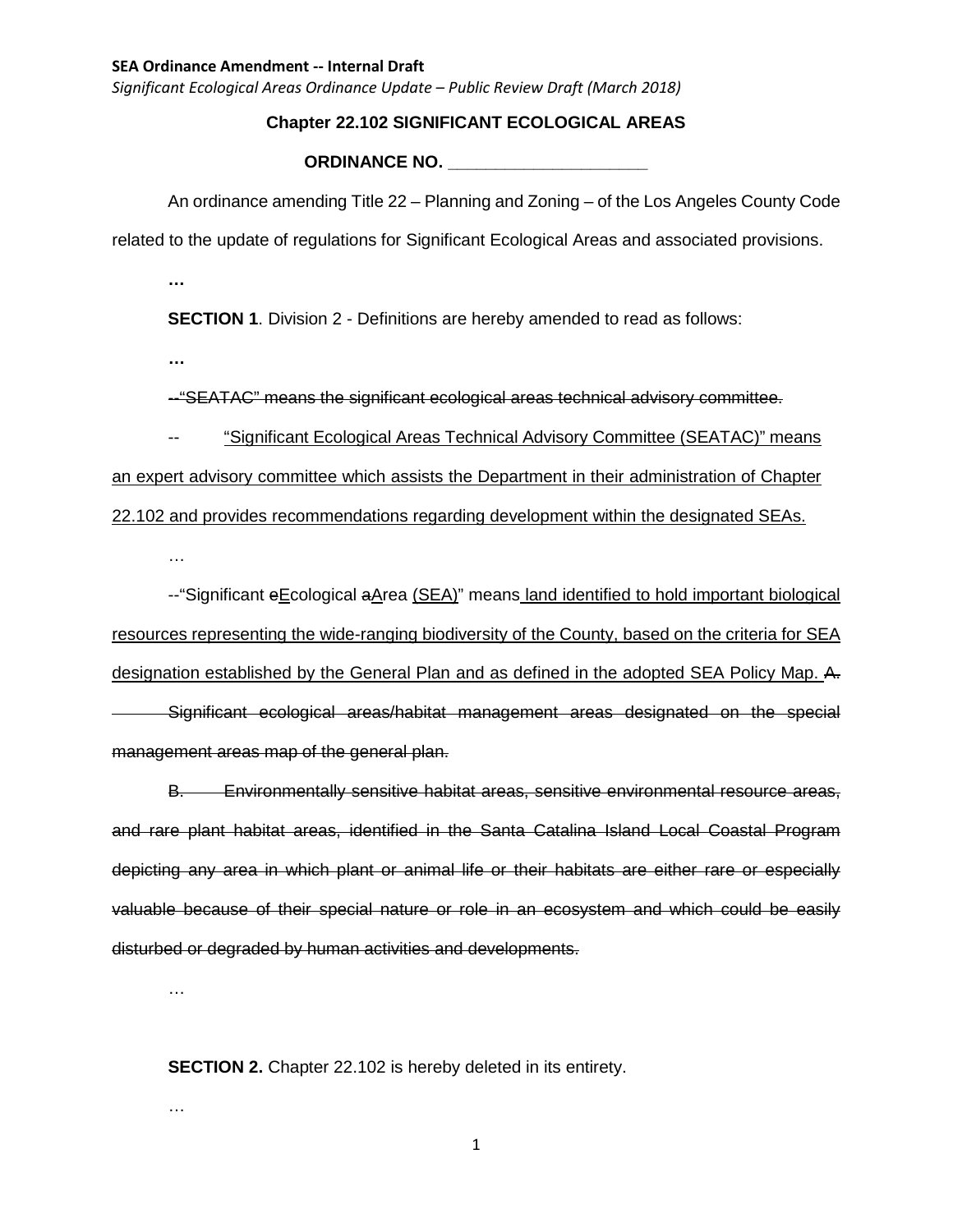*Significant Ecological Areas Ordinance Update – Public Review Draft (March 2018)*

**SECTION 3.** Chapter 22.102 is hereby added to read as follows:

# **SIGNIFICANT ECOLOGICAL AREAS**

# **SECTIONS:**

- **22.102.010** Purpose
- **22.102.020** Definitions
- **22.102.030** Applicability
- **22.102.040** Exemptions
- **22.102.050** SEA Counseling
- **22.102.060** SEA Review
- **22.102.070** SEA Conditional Use Permit
- **22.102.080** SEA Development Standards
- **22.102.090** Open Space
- **22.102.100** Findings
- **22.102.110** Filing Fees
- **22.102.120** Review Procedures for County Projects
- **22.102.130** Review Procedures for Habitat Restoration Projects
- **22.102.140** Significant Ecological Areas Technical Advisory Committee

# **22.102.010 Purpose.**

This Chapter establishes regulations to conserve the unique biological and physical diversity of the natural communities found within Significant Ecological Areas (SEA) by requiring development to be designed to avoid and minimize impacts to SEA Resources. These requirements will help ensure the long-term survival of the SEAs and their connectivity to regional natural resources. This Chapter regulates development within SEAs by: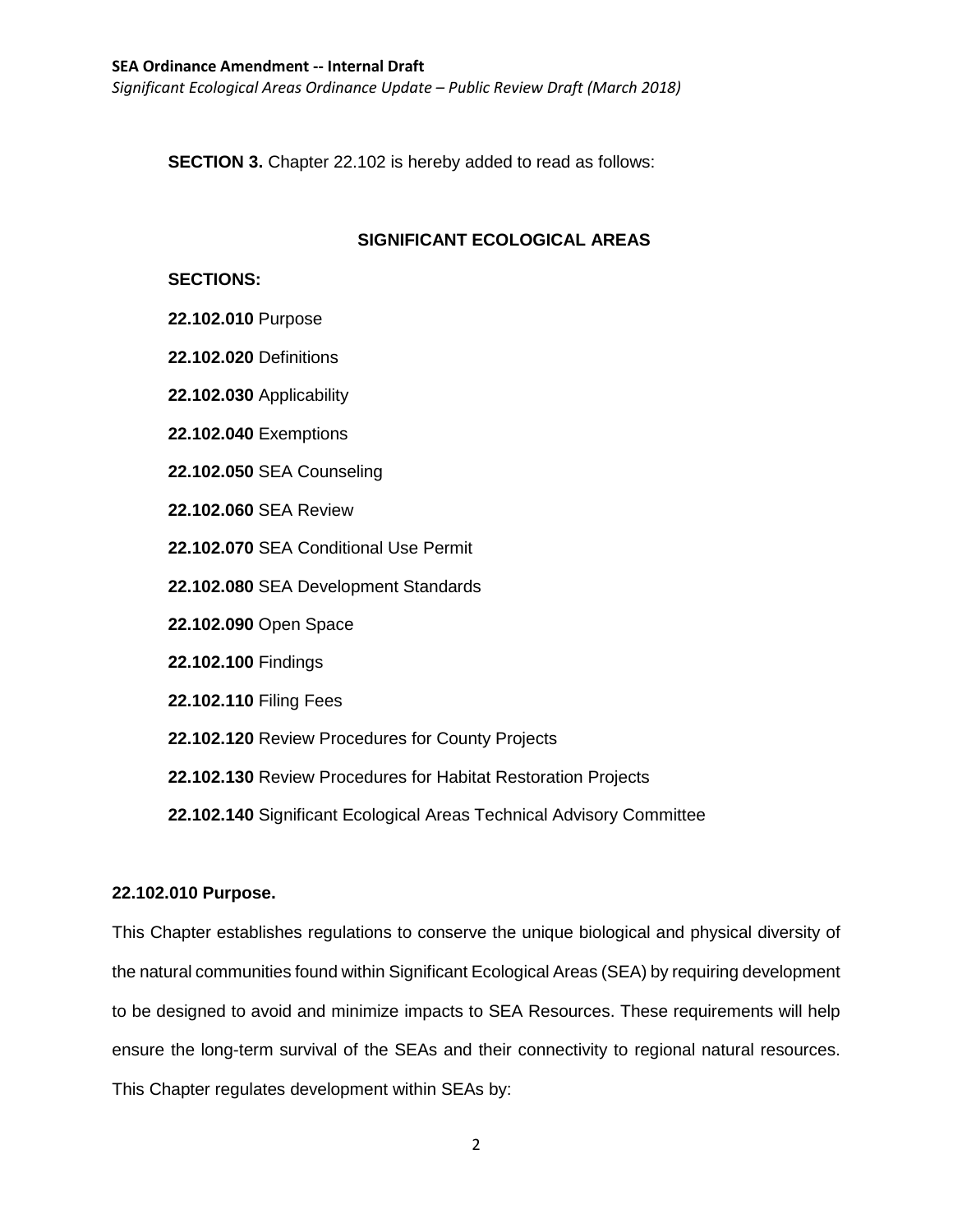*Significant Ecological Areas Ordinance Update – Public Review Draft (March 2018)*

- A. Protecting the biodiversity and unique resources contained in SEAs from incompatible development, as specified in the General Plan;
- B. Ensuring that projects reduce the effects of habitat fragmentation by providing additional technical review of existing resources, potential impacts, and required mitigations;
- C. Ensuring that development within an SEA conserves biological diversity, habitat quality, and connectivity to sustain species populations and their ecosystem functions into the future; and
- D. Directing development to be designed in a manner which considers impacts to SEA resources within the Los Angeles County region.

## **22.102.020 Definitions.**

For purposes of this Chapter, the following definitions apply:

- A. "Biological Constraints Analysis (BCA)" means a report, prepared by a qualified biologist as listed in the SEATAC Certified Biologist List maintained by the Department, which assesses the biological resources on a project site and in the surrounding area. A comprehensive list of what should be included in the BCA is found in the BCA Checklist to be maintained by the Department.
- B. "Biological Constraints Map (BCM)" means a map of the project site prepared by a qualified biologist as listed in the SEATAC Certified Biologist List maintained by the Department, which identifies all SEA Resources, as defined within this Chapter. A comprehensive list of what should be included in the BCM is found in the BCM Checklist to be maintained by the Department.
- C. "Biota Report" means a report prepared by a qualified biologist as listed in the SEATAC Certified Biologist List maintained by the Department that addresses project impacts on the biological resources identified in the BCM or BCA and outlines proposed mitigation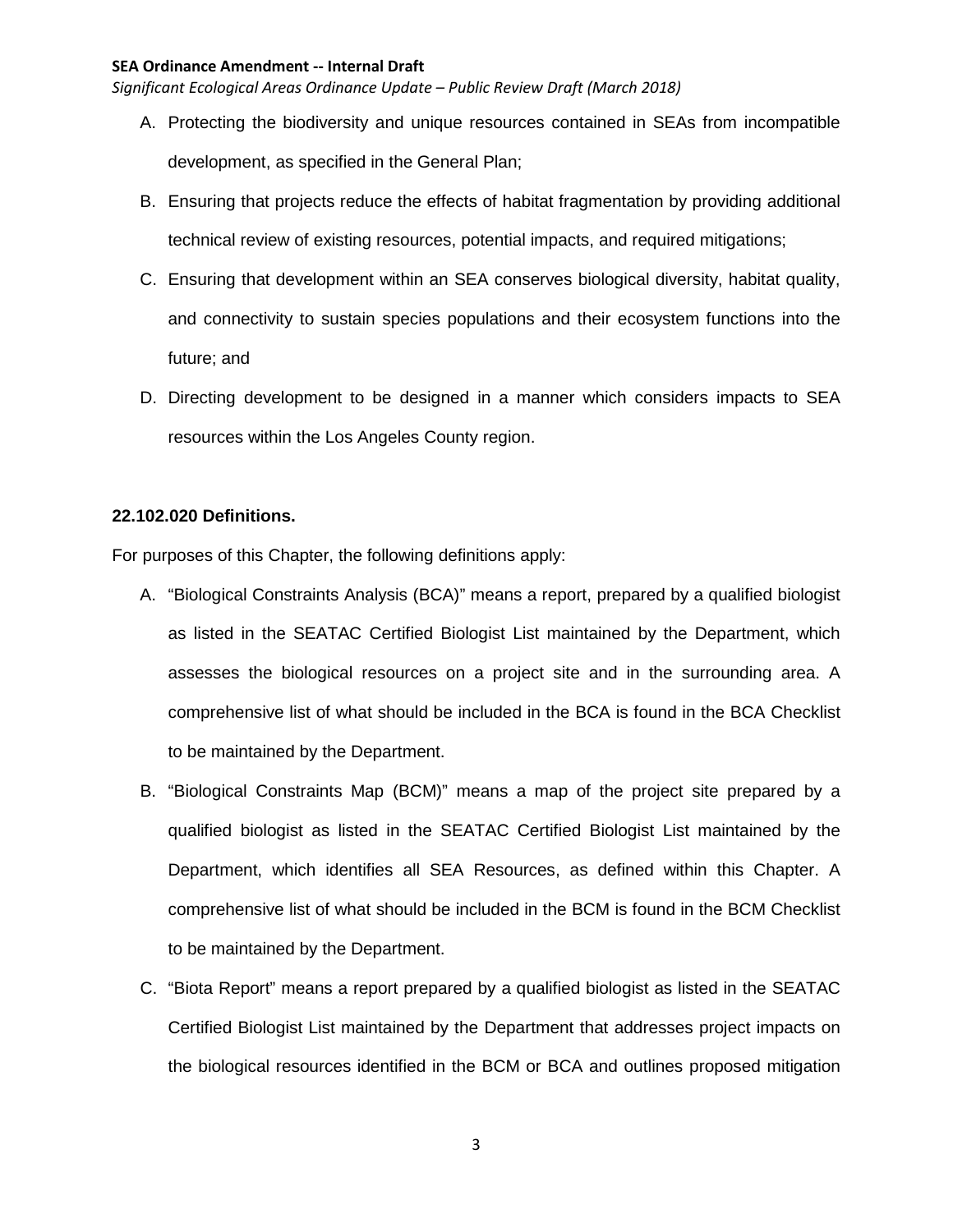*Significant Ecological Areas Ordinance Update – Public Review Draft (March 2018)*

strategies. A comprehensive list of what should be included in the Biota Report is found in the Biota Report Checklist to be maintained by the Department.

- D. "Building site" means the proposed areas of a project site that is or will be developed, including building pad and all graded slopes, all structures, decks, patios, impervious surfaces, and parking areas. For the purpose of limiting the building site area to 20,000 square feet per Section 22.102.080(A)(5), the following development may be excluded from the total building site area:
	- 1. The area of one access driveway or roadway that does not exceed 20 feet in width and 300 feet in length, and is the minimum design necessary, as required by the County Fire Department;
	- 2. The area of one approved Fire Department turnaround that is the minimum design necessary to ensure safety and comply with Los Angeles County Fire Department requirements and not located within the approved building pad;
	- 3. Graded slopes exclusively associated with the access driveway or roadway and hammerhead safety turnaround indicated above, and grading necessary to correct an adverse geological condition; and
	- 4. Fuel modification area required by the County Fire Department.
- E. "Conservation easement" means a legal agreement between a landowner and a land trust or government agency in which the land owner places restrictions to permanently limit uses of the land in order to protect its conservation values and the land trust or government agency monitors and enforces the restrictions.
- F. "Conservation or mitigation bank" means permanently protected lands that are conserved and permanently managed for specific natural resource values, for which a specified number of habitat or species credits may be sold to developers to offset adverse impacts from their projects.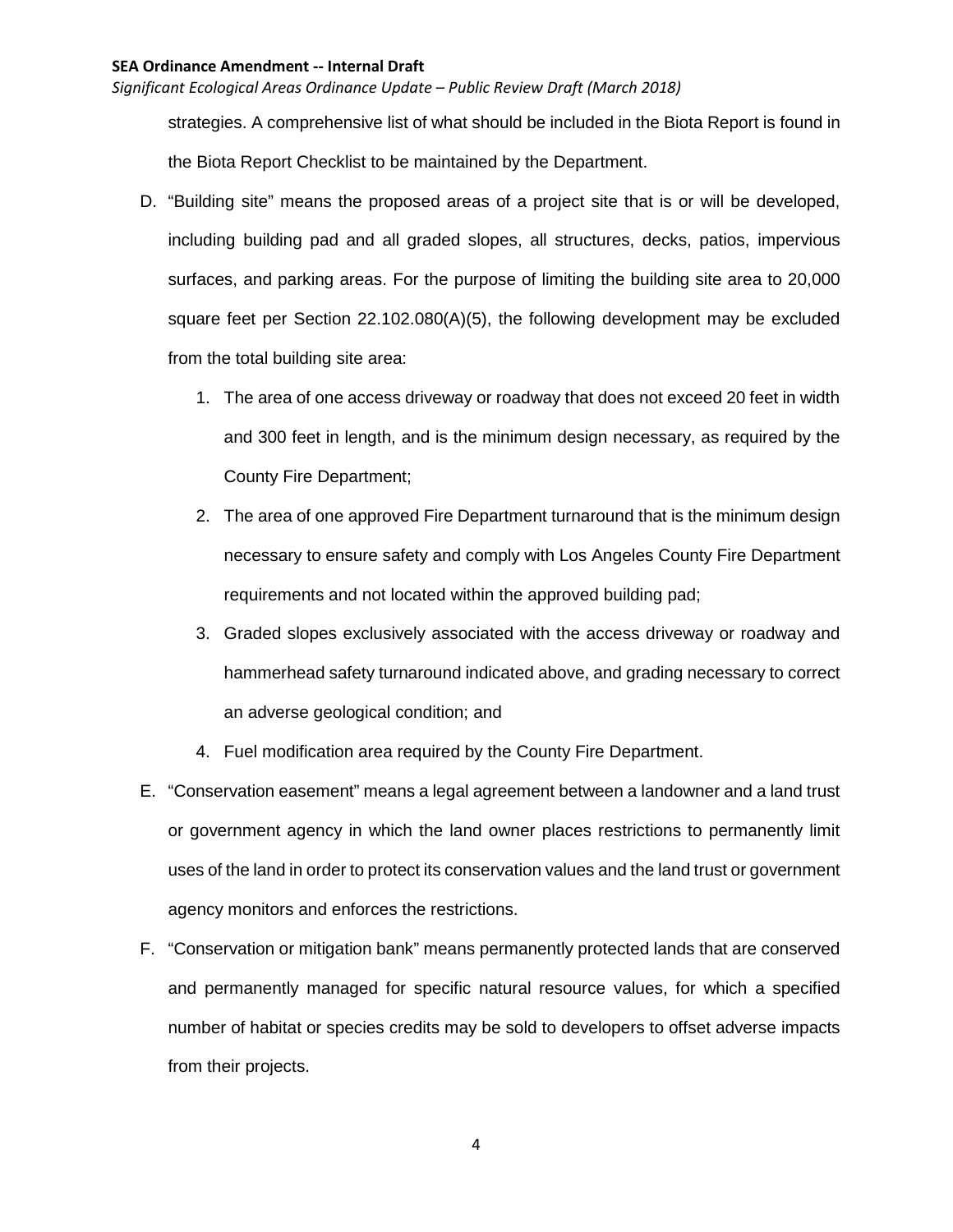- G. "Conservation in-lieu fee" means a fee that is provided by a project developer to a mitigation sponsor, such as a natural resource management entity, in lieu of providing required compensatory mitigation, which the mitigation sponsor pools with other in-lieu fees to create one or more sites to compensate for the resource functions lost as a result of the development.
- H. "County Biologist" means a biologist employed by, or under contract to, the Department.
- I. "Deed restriction" means a land use restriction that is added to the deed of a property and restricts the use of the property.
- J. "Development" means any of the following activities within an SEA:
	- 1. Alteration to existing vegetation, including but not limited to vegetation removal for fuel modification, landscaping, or active recreational activities;
	- 2. Alteration to topography, including excavation, drilling, blasting, dredging, tillage and disking, earthwork, and grading of any amount, such as cut, fill, or combination thereof;
	- 3. Construction, placement, modification, expansion, or demolition of any access road, driveway, street or highway, including all associated construction staging;
	- 4. Construction, placement, modification, expansion, or demolition of any infrastructure, including but not limited to, water and sewerage lines, drainage facilities, telephone lines, and electrical power transmission and distribution lines, including all associated construction staging;
	- 5. Construction, placement, modification, expansion, or demolition of any structure, including all associated construction staging;
	- 6. Fenced areas used for livestock or companion animals including riding rings, kennels, paddocks, and grazing lands;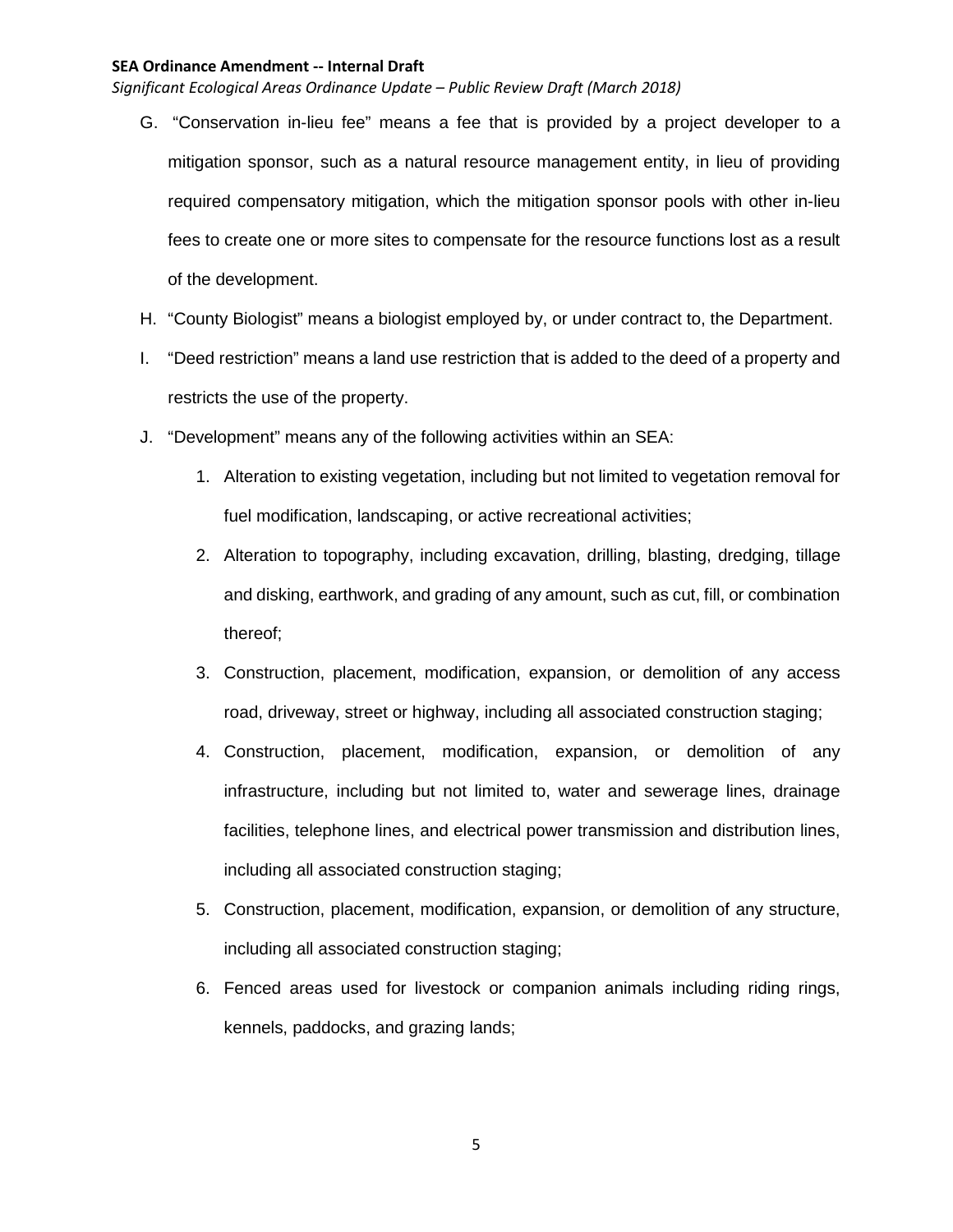- 7. Land divisions, except for projects with all development rights dedicated to the County, to another public agency that manages conserved natural land, or to an accredited land conservancy; and
- 8. Construction, placement, modification, expansion, or demolition of trails (biking, hiking, equestrian, etc.)**.**
- K. "Development footprint" means the area of disturbance for development, including but not limited to, all structures, driveways and access, fuel modification areas, and direct habitat disturbances associated with the development.
- L. "Ecosystem" means a biological community of interacting organisms and their physical environment.
- M. "Ecosystem function" means the natural processes (chemical, biological, geochemical, and physical), that take place within an ecosystem and contribute to its self-maintenance.
- N. "Ecosystem service" means the results of ecosystem functions which provide a benefit to the natural environment and humans. Examples of ecosystem services include air pollution reduction, maintenance and/or improvement of water quality, temperature moderation, fertile soil and scenic views.
- O. "Exploratory testing" means any excavation for the purpose of evaluating soil and/or hydrologic conditions, or geologic hazards. This includes exploratory test holes for water wells, percolation testing for on-site wastewater treatment systems, the access road to the test site, and any other activity associated with evaluating a site for development.
- P. "Formation Type" means the generalized structure of a stand of vegetation or physical feature. Formation types recognized in this Chapter include the following:
	- 1. Beach and dune is habitat defined by generally sparse vegetation and prevalence of wind- or wave-deposited sand.
	- 2. Chaparral is a vegetation dominated by tall woody shrubs 2 meters and taller.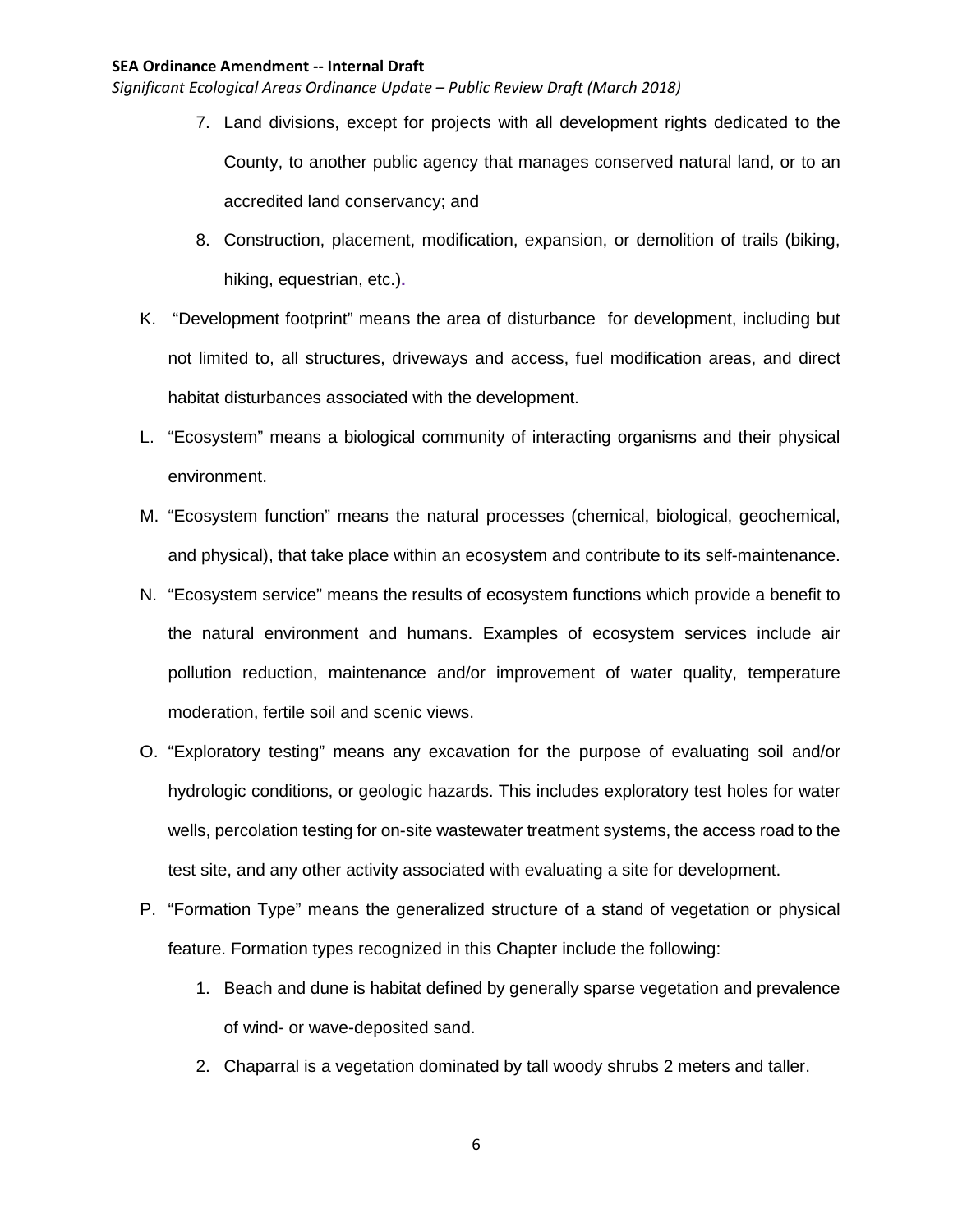- 3. Herbland is a vegetation dominated by annual or herbaceous perennial species including native and non-native grasslands.
- 4. Rock Outcrops and Rockland are defined by the presence of rocky habitats, typically largely barren of vegetation. Plant life may be generally limited to lichen, liverworts or mosses, although vascular plants may be present within cracks, crevices, pockets, etc.
- 5. Scrub is a vegetation dominated by low-growing shrubs up to 2 meters in size.
- 6. Stream is a physical feature which at least periodically conveys water through a channel or linear topographical depression, defined by the presence of hydrological and vegetative indicators.
- 7. Wetland is an area of land that is inundated or saturated by surface or groundwater at a frequency and duration sufficient to support, and that under normal circumstances does support, a prevalence of vegetation typically adapted for life in saturated soil conditions, with determinations following guidelines defined in the Corps of Engineers Wetland Delineation Manual.
- 8. Woodland is vegetation dominated by trees. Trees may be widely spaced with as little as five percent (5%) canopy cover (e.g., savanna), densely arrayed with nearly complete canopy closure, or various densities in between. Understory may vary from herbaceous to shrubby.
- Q. "Fragmentation" means the process by which a landscape is broken into small islands of vegetation within a mosaic of other forms of land use or ownership, such as islands of a particular age class (e.g. old growth) that remain within areas of younger-aged forest
- R. "Habitat Type" is a subdivision of Formation Type that more precisely identifies dominant species rather than growth form or physical structure. Habitat types are generally referable to vegetation types as defined by standard references, such as Holland (1988) or Sawyer et al (2009).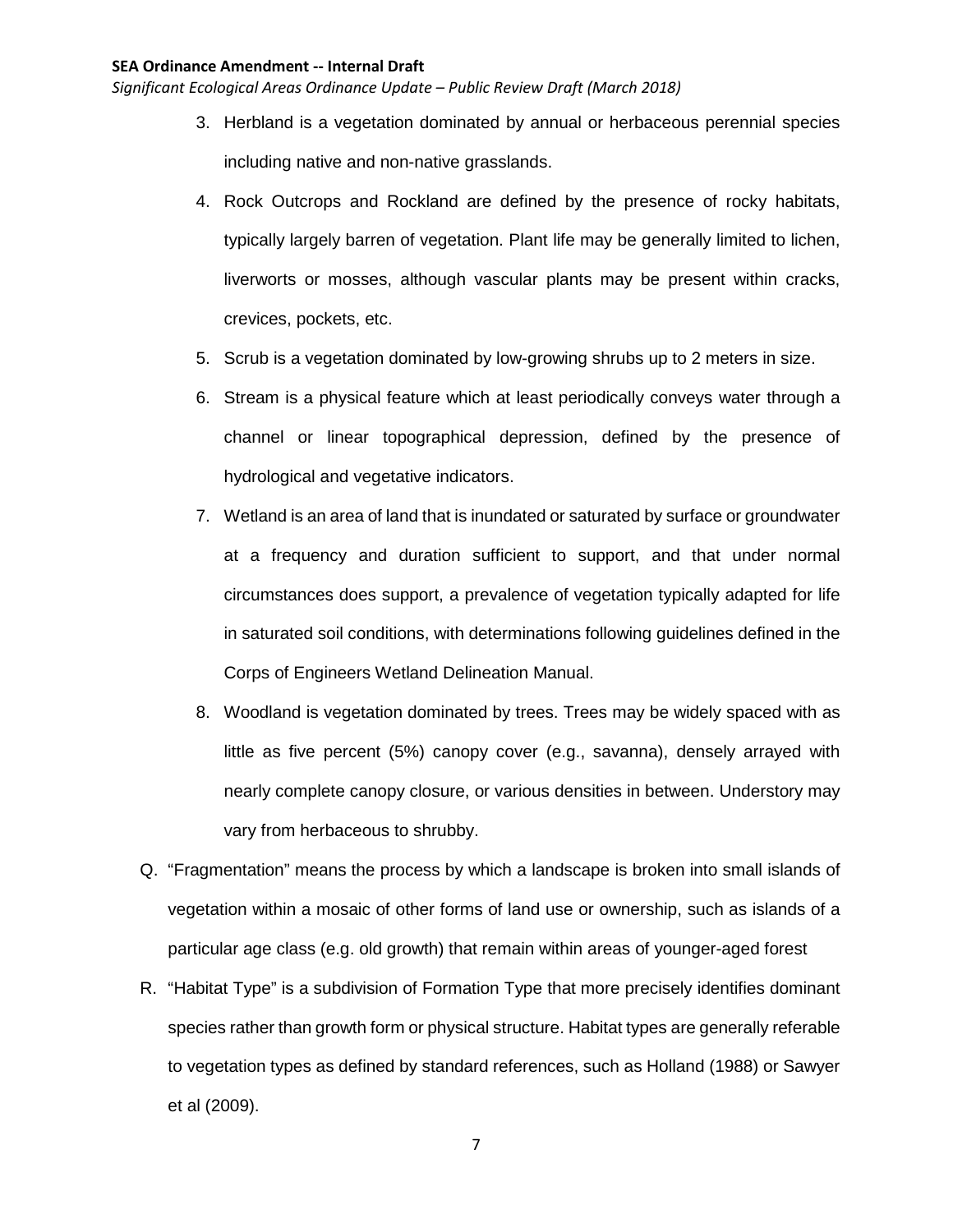- S. "Large Lot Parcel Map" is a map with parcels with 20 acres or more and less than 40 acres with no improvements and with required access to a public street or highway, or, parcels with 40 acres or more without improvements and not required to have access to a public street or highway.
- T. "Linkage" means an area of land that possesses sufficient cover, food, forage, water, and other essential elements to serve as a movement pathway between two or more major areas of habitat.
- U. "Natural Community" means a distinctive assemblage of plant species that live together and are linked by their effects on one another and their environment, and which present a characteristic appearance based on size, shape, and spacing that is reflective of the effects of local climate, soil, water, disturbance, and other environmental factors.
- V. "Previously disturbed farmland" means farmland not grazed by domestic stock identified within the State of California Farmland Mapping and Monitoring Program (published in 2017) that has been inactive for a period of less than three consecutive years.
- W. "Priority Biological Resource" means SEA Resource Categories 1, 2, and/or 3.
- X. "SEA Resource" means the biological and physical natural resources that contribute to and support the biodiversity of SEAs and the ecosystem services they provide. SEA Resources include the species listed below within the five SEA Resource categories. SEA Resources are generally ranked based on rarity, sensitivity, and level of protection as it relates to the SEAs.
	- 1. "SEA Resource Category 1" includes natural communities ranked G1 or S1 by the California Department of Fish and Wildlife (CDFW) or utilizing NatureServe's Conservation Status Assessment methodology for unranked communities; plant species categorized by the California Native Plant Society (CNPS) as California Rare Plant Rank (RPR) 1A, 1B, 2A, 2B, or 3; plant and animal species formally listed or proposed for listing under the State and/or Federal Endangered Species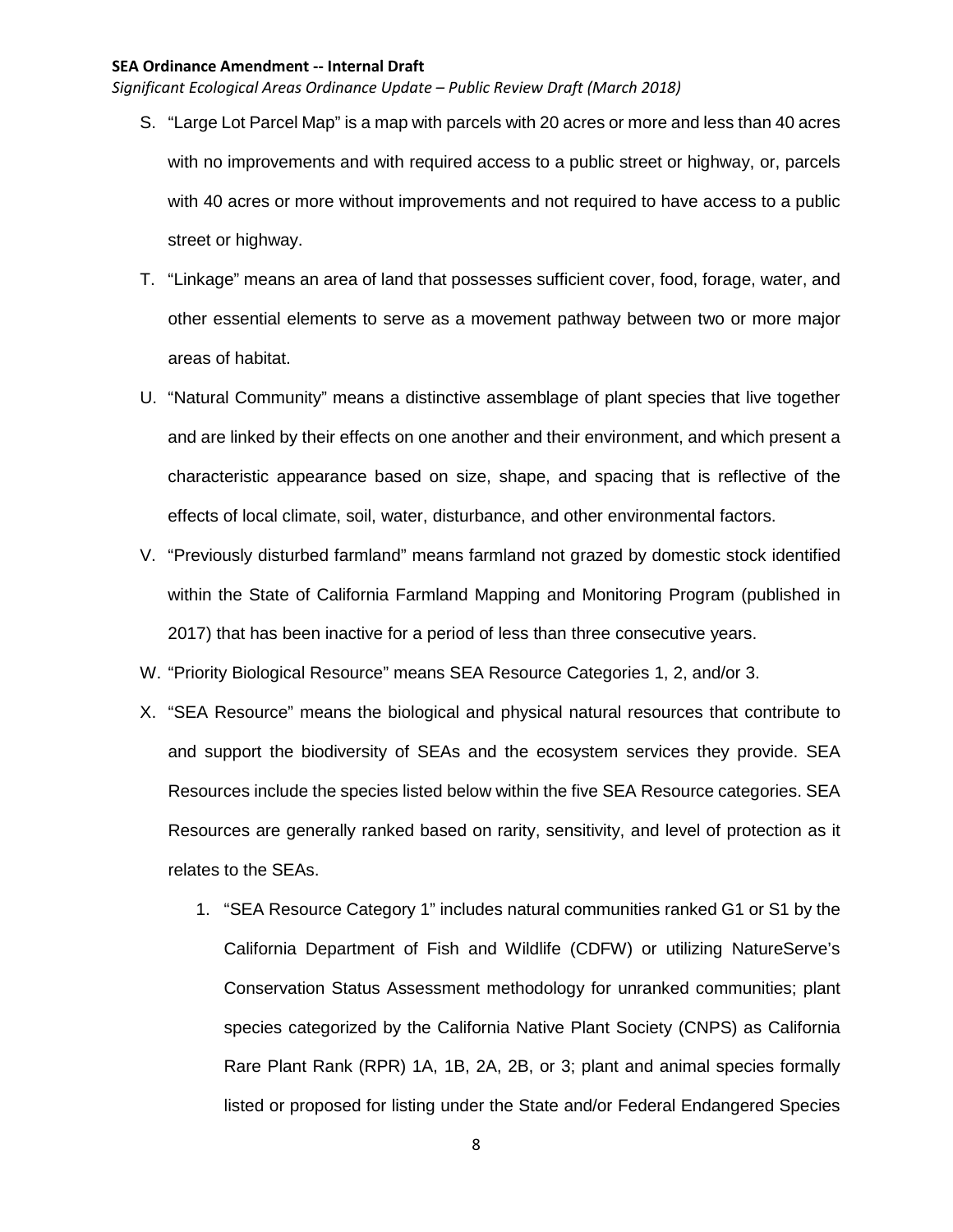*Significant Ecological Areas Ordinance Update – Public Review Draft (March 2018)*

Acts and habitat occupied by any such species; and water resources as defined by this Ordinance.

- 2. "SEA Resource Category 2" includes natural communities ranked G2 or S2 by CDFW or utilizing NatureServe's Conservation Status Assessment methodology for unranked communities; animals listed by CDFW as Species of Special Concern and habitat occupied by any such species; native trees included on the Trees Species List maintained by the Department; oak woodlands as defined by the Los Angeles County Oak Woodland Conservation Management Plan; and any biological or physical natural resource identified in the Sensitive Local Native Resources list maintained by the Department.
- 3. "SEA Resource Category 3" includes natural communities ranked G3 or S3 by CDFW or utilizing NatureServe's Conservation Status Assessment methodology for unranked communities.
- 4. "SEA Resource Category 4" includes natural communities ranked G4, S4, G5 or S5 by CDFW or utilizing NatureServe's Conservation Status Assessment methodology for unranked communities; plant species categorized by CNPS as RPR 4; and habitat occupied by annual or herbaceous RPR 4 plant species.
- 5. "SEA Resource Category 5" includes disturbed or isolated resource elements, such as plant communities dominated by non-native species, agricultural fields, hedges, and non-native trees, which continue to provide habitat and movement opportunities for wildlife, buffers between development and wildlands, and ecosystem functions valuable to the resilience of the SEAs.
- Y. "Sensitive Local Native Resources" means species identified by the Department to be rare or uncommon in the County or within a specific SEA, due to, but not limited to, being at the outer limits of their known range, having declining populations in the region, occurring in naturally small populations, being dependent on habitat that is declining in size and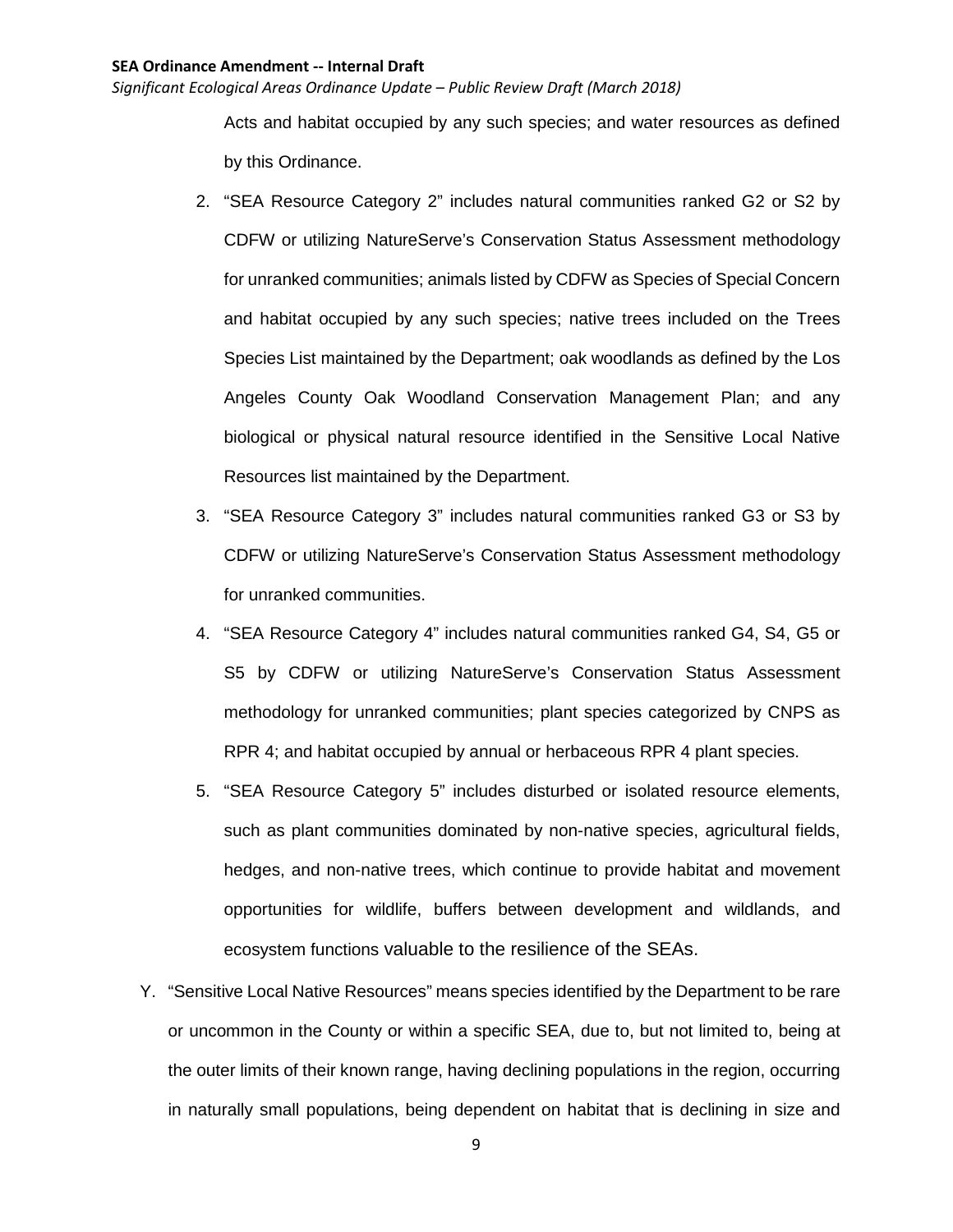*Significant Ecological Areas Ordinance Update – Public Review Draft (March 2018)*

quality, having few records within the region, or having historically been abundant in the region but for which there are no recent records. A list of Sensitive Local Native Resources is maintained by the Department.

- Z. "Vegetation" means ground cover that includes trees, shrubs, bushes, grasses, wildflowers, and other plant life.
- AA. "Water resources" means sources of surface water, including but not limited to lakes, reservoirs, ponds, rivers, streams, marshes, seeps, springs, vernal pools, and playas. Additional information about specific water resources is provided in the General Plan 2035.
- BB. "Wildlife" means all animal life, including mammals, birds, reptiles, amphibians, fish, and invertebrates.
- CC. "Wildlife Corridor" means an area of open space with sufficient width to permit larger, mobile species (such as, but not limited to foxes, bobcats, and coyote) to pass between or disperse from one major area of open space or region to another.
- DD. "Wildlife permeable fencing" means a fence, wall, or gate that can be easily bypassed by all species of wildlife found within SEAs (such as, but not limited to deer, coyotes, bobcats, mountain lions, rodents, amphibians, reptiles, and birds).

## **22.102.030 Applicability**

- A. Applications submitted on or after the effective date of this ordinance are subject to the regulations herein. Pending projects with a complete application prior to the date of applicability for this Chapter may choose to be subject to the SEA Ordinance applicable at time of complete application submittal or the amended SEA regulations made effective through this Chapter.
- B. This Chapter applies to all activities that meet the definition of development herein where occurring within all areas designated in the General Plan and related maps as SEAs.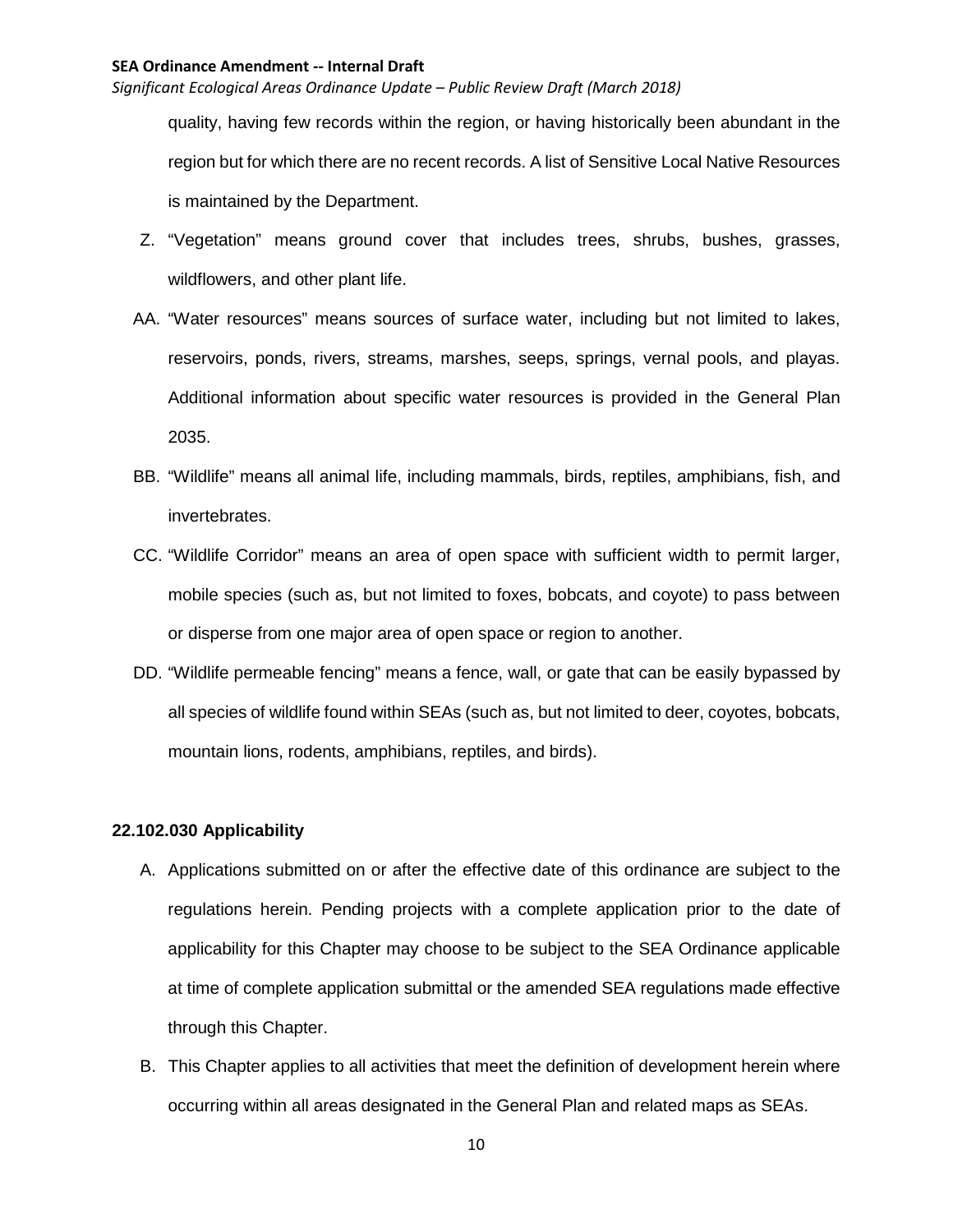*Significant Ecological Areas Ordinance Update – Public Review Draft (March 2018)*

- C. Where a provision of the zone, supplemental district, or anywhere else in this Title 22 regulates the same matter as this Chapter, whichever provision is more protective of biological resources shall apply.
- D. Until such time as the Santa Catalina Island Local Coast Program ("LCP") is amended, development within SEAs as mapped in the LCP shall be regulated by the version of the SEA Ordinance in effect at the time of certification of the LCP.
- E. Until such time as the Santa Monica Mountains North Area Community Standards District ("SMMNA CSD") is amended, development occurring within SEAs in the boundaries of the Santa Monica Mountains North Area Plan shall be regulated by the version of the SEA Ordinance in effect at the time of the adoption of the Los Angeles County General Plan 2035.

## **22.102.040 Exemptions**

The following developments are exempt from the regulations of this Chapter. Development that does not qualify for any of the exemptions listed below is subject to the regulations of this Chapter.

- A. Within the boundaries of the Antelope Valley Area Plan:
	- 1. Construction of a new single-family residence regardless of size, additions to existing single-family residences regardless of size, associated landscaping, new accessory structures, additions to existing accessory structures, and new or expanded animal keeping areas and facilities.
	- 2. All previously disturbed farmland as defined by Section 22.102.020 (Definitions).
- B. All areas outside the boundaries of the Antelope Valley Area Plan:
	- 1. Additions or modifications to existing single-family residences, or associated accessory structures and animal keeping areas/structures, as long as such addition or modification does not increase the total building site area to more than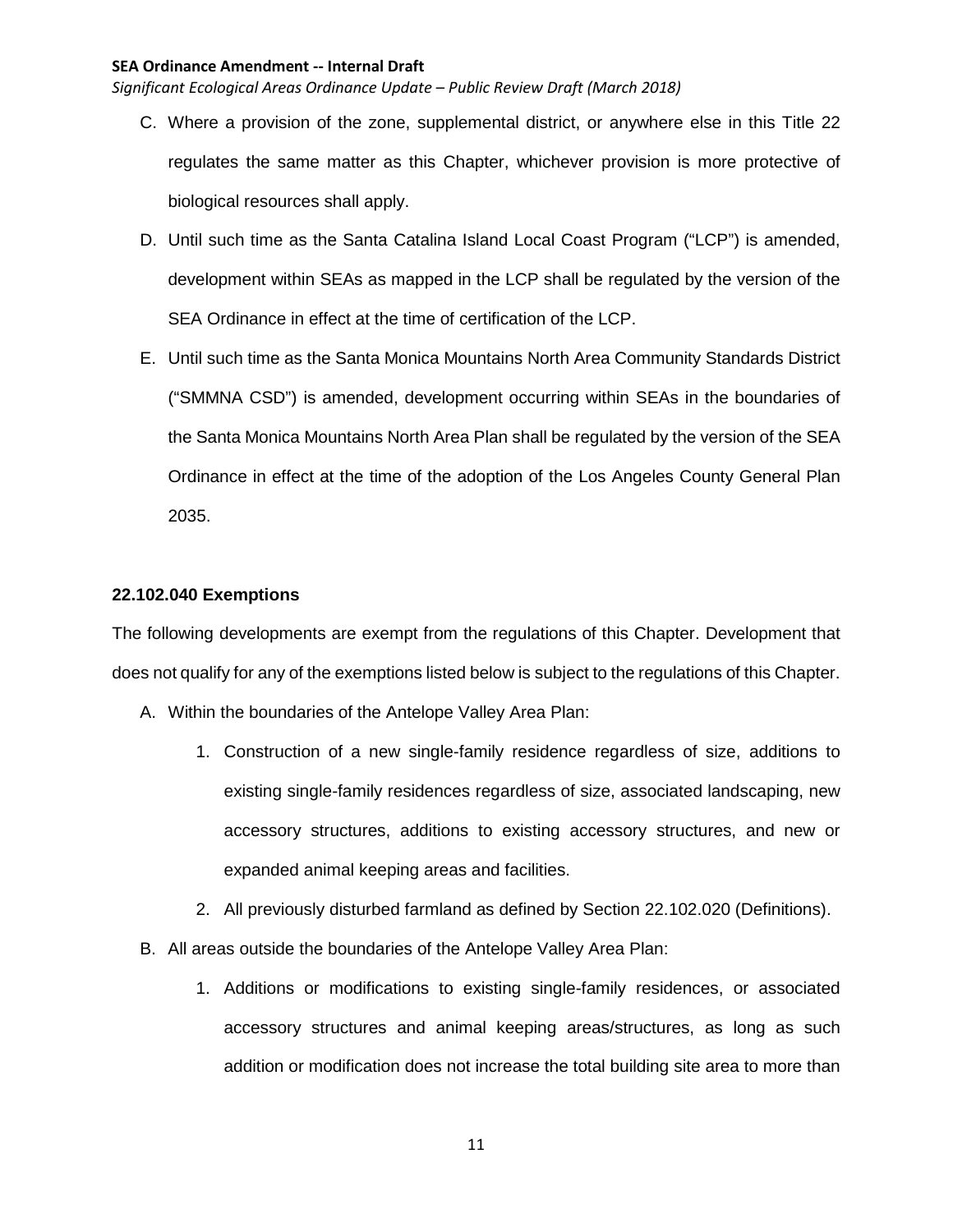*Significant Ecological Areas Ordinance Update – Public Review Draft (March 2018)*

20,000 square feet, or encroach into more than 10% dripline for up to four SEA Native Trees.

- C. A maximum of one animal keeping structure less than 120 square feet shall be permitted. Such structure shall be located no more than 100 feet from the primary use.
- D. Maintenance, minor additions, or changes to existing legally established development previously reviewed for impacts to SEA Resources, if:
	- 1. Maintenance, additions, or changes do not expand the previously approved development footprint; or
	- 2. Maintenance, additions, or changes are operating under a valid use permit and found to be in substantial compliance with such permit.
- E. Development requiring renewal of previously approved use permits, if:
	- 1. The previously approved development footprint is not expanded; and
	- 2. Impacts to SEA Resources were reviewed under the prior permit.
- F. Projects within expanded SEA boundaries requiring renewal of previously approved discretionary permits, if:
	- 1. The previously approved development footprint is not expanded; and
	- 2. Impacts to SEA Resources were reviewed under the prior permit.
- G. Any development regulated by an adopted Specific Plan, provided that such development complies with the applicable provisions of the Specific Plan and can be demonstrated that the project received adequate biological review of the SEA resources and impacts to them.
- H. The rebuilding and replacement of legally built structures which have been damaged or partially destroyed and will not increase the previously existing development footprint.
- I. Land divisions for the purposes of the California Land Conservation Act of 1965 commonly referred to as the Williamson Act.
- J. Legally required fuel modification and brush clearance activities, as approved by the Fire Department, associated with existing structures for the purpose of fire protection.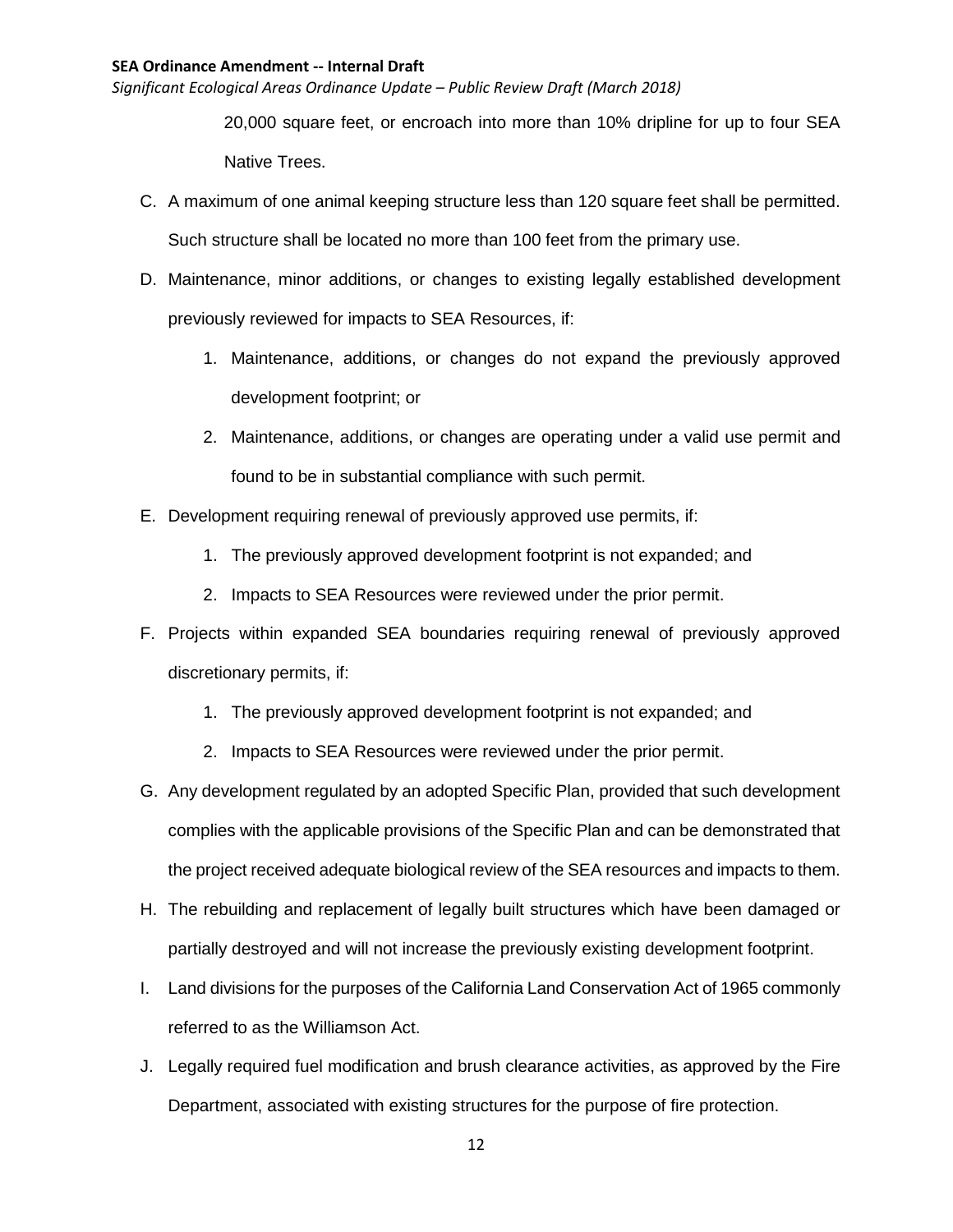*Significant Ecological Areas Ordinance Update – Public Review Draft (March 2018)*

- K. Surface mining permits and reclamation plans approved or otherwise authorized to operate under Chapter 22.190 (Surface Mining Permits) during the life of that grant, including the periodic reviews established in Section 22.190.080 (Reclamation Plan), provided that such periodic review does not include proposed changes that would result in expanded development, and is consistent with valid permits.
- L. Development activity necessary for the maintenance of existing legally established driveways, streets, and highways.
- M. Development where the only impact to SEA Resources involve trees planted as required per Titles 21 and 22.
- N. Emergency removal of any tree listed on the SEA Native Tree list maintained by the Department, due to a hazardous or dangerous condition, being irretrievably damaged or destroyed through flood, fire, wind, lighting, drought, pests, or disease, as determined after visual inspection by a licensed forester with the Fire Department or a County Biologist.
- O. Tree maintenance, limited to removal of dead wood and pruning of branches not to exceed 20 percent of live foliage, intended to insure the continued health of an SEA native tree, in accordance with guidelines published by the National Arborists Association.

# **22.102.050 SEA Counseling**

Prior to the submittal of an application for activities involving development within an SEA, a preliminary review of proposed development activities and consideration of the associated impacts on SEA Resources shall occur through a SEA Counseling meeting ("SEA Stop"), unless waived at the discretion of the Director.

- A. Application Materials. The applicant shall submit the following:
	- 1. SEA Stop Application;
	- 2. Biological Constraints Map (BCM); and
	- 3. Conceptual Project Design.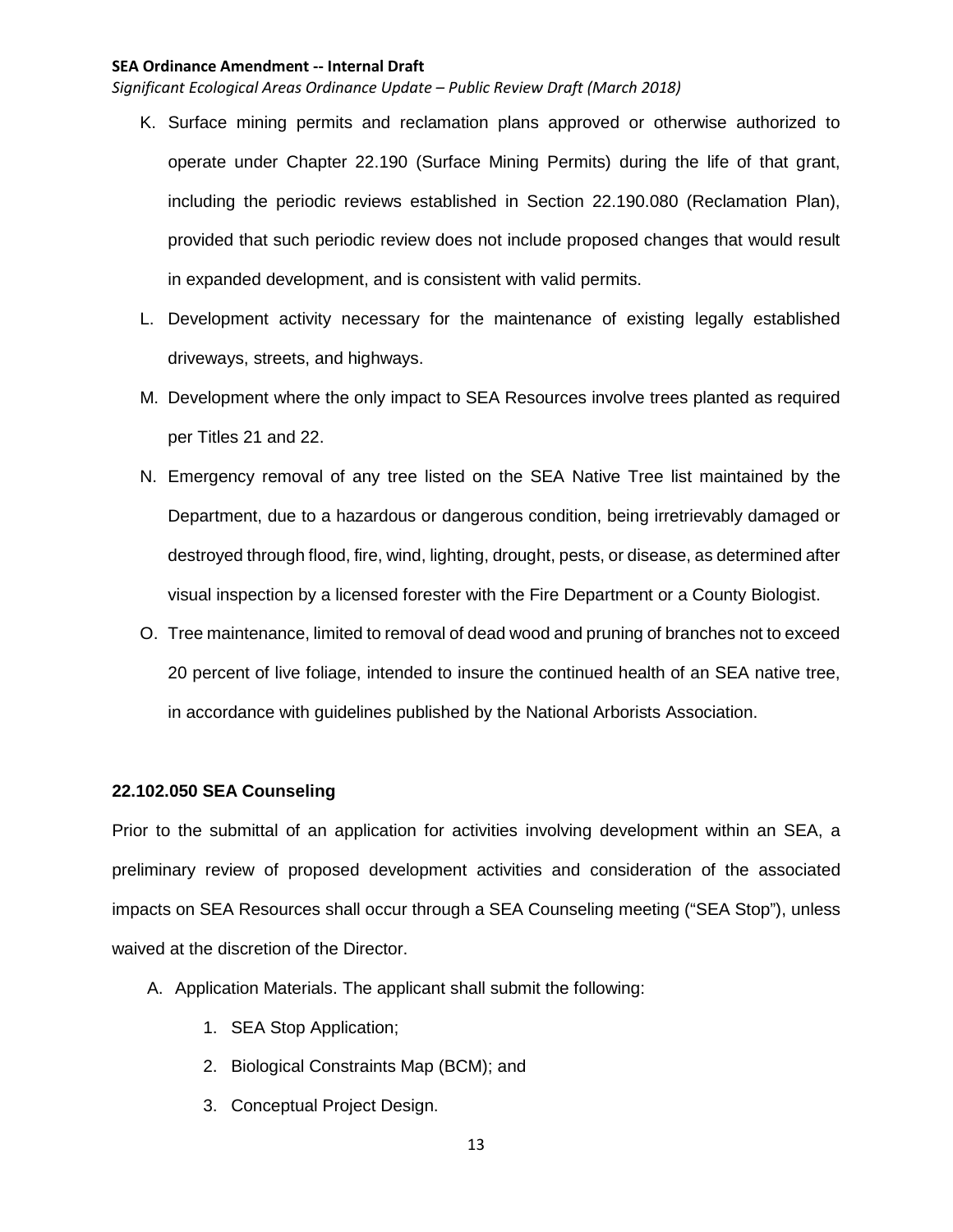*Significant Ecological Areas Ordinance Update – Public Review Draft (March 2018)*

- B. Recommendation. The Director shall recommend at the SEA Stop the two subsections:
	- 1. The conceptual project demonstrates the ability to comply with Section 22.102.080 (SEA Development Standards) and only a ministerial SEA review shall be required; or
	- 2. The conceptual project does not demonstrate the ability to comply with Section 22.102.080 (SEA Development Standards) and an SEA CUP shall be required per 22.102.070 (SEA Conditional Use Permit).

# **22.102.060 SEA Review**

- A. An SEA Review shall be required for any development to determine compliance with the following:
	- 1. Development is consistent with Section 22.102.080 (SEA Development Standards); and
	- 2. Open space preservation is provided in compliance with Section 22.102.090 (Open Space).
- B. Site Visit. A site visit by the County Biologist may be deemed necessary by the Director or County Biologist to adequately determine compliance with Sections 22.102.080 (SEA Development Standards) and 22.102.090 (Open Space).
- C. The SEA Review shall be a biological review, conducted by the County Biologist, to accompany the review process for the use permit required by the underlying zone and other provisions of this Title 22. If the development does not require a use permit, the SEA Review shall be processed as a site plan review.
- D. Application Materials. In addition to the required application materials for the appropriate use permit, the following materials shall be submitted for the SEA Review:
	- 1. Site Plan. A site plan identifying: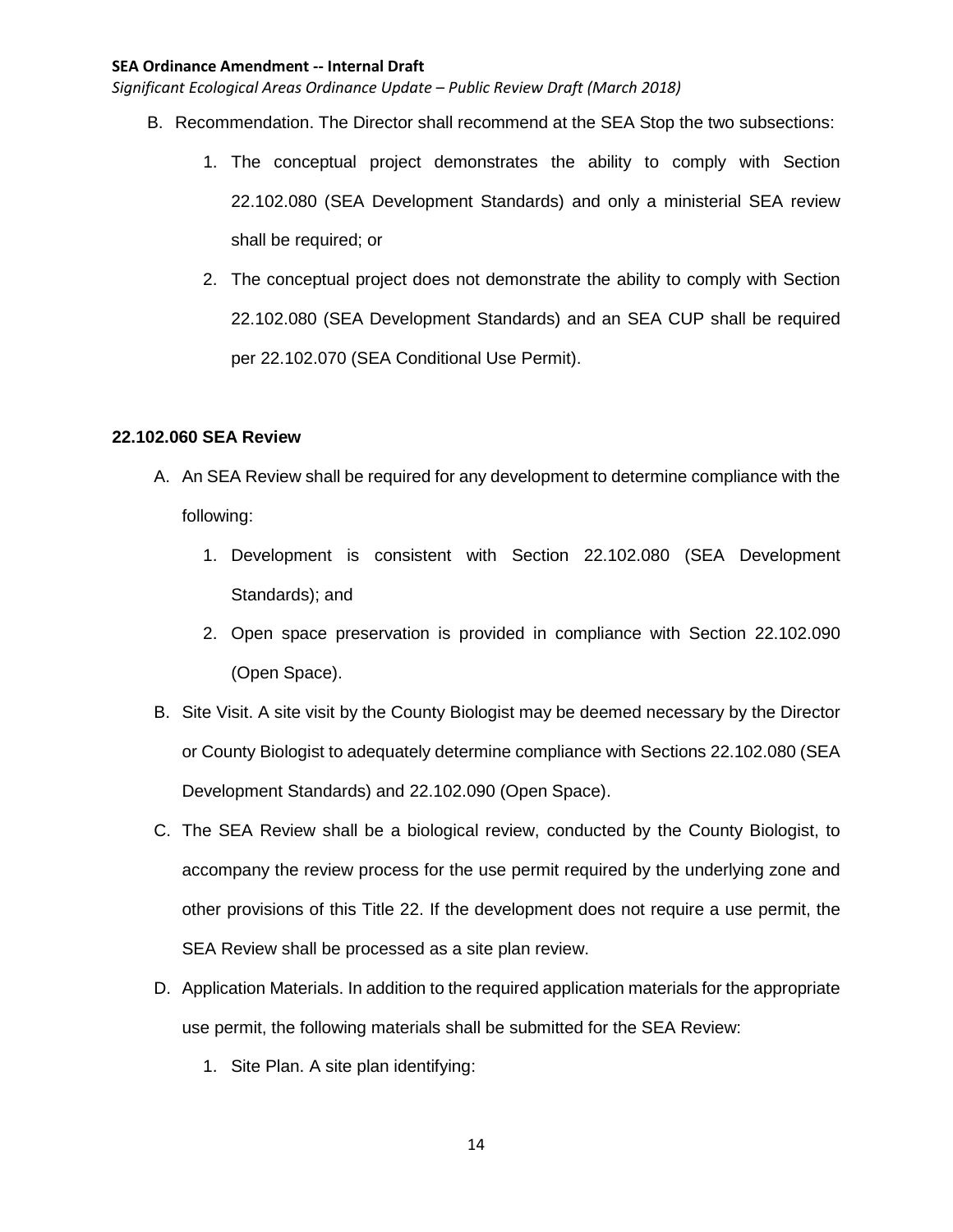*Significant Ecological Areas Ordinance Update – Public Review Draft (March 2018)*

- a. All proposed development, including on-site and off-site ground disturbing activity and vegetation removal;
- b. Grading activity location, description, and quantities identified by cut, fill, import, natural grade, export and, when applicable, remedial and overexcavation is required;
- c. Areas to be re-vegetated or restored, including a plant identification list with the botanical and common names of all planting materials;
- d. Location and square footage of decorative landscaping and crops, including proposed groundcover areas, shrub mass, and existing and proposed tree locations, for all common or open space areas not left in a natural state. Plant identification lists shall include botanical and common names of all planting materials; and
- e. On-site open space preservation, as applicable.
- 2. A Biological Constraints Map (BCM).
- 3. Open Space Recordation Documentation per Section 22.102.090 (Open Space) with an attached exhibit identifying the required preserved open space area.

# **22.102.070 SEA Conditional Use Permit**

An SEA Conditional Use Permit ("SEA CUP") is required for development which cannot demonstrate compliance with Sections 22.102.080 (SEA Development Standards) and 22.102.090 (Open Space).

- A. Additional Review.
	- 1. Site Visit. A site visit by the County Biologist may be deemed necessary by the Director or County Biologist to adequately evaluate the impacts to SEA Resources.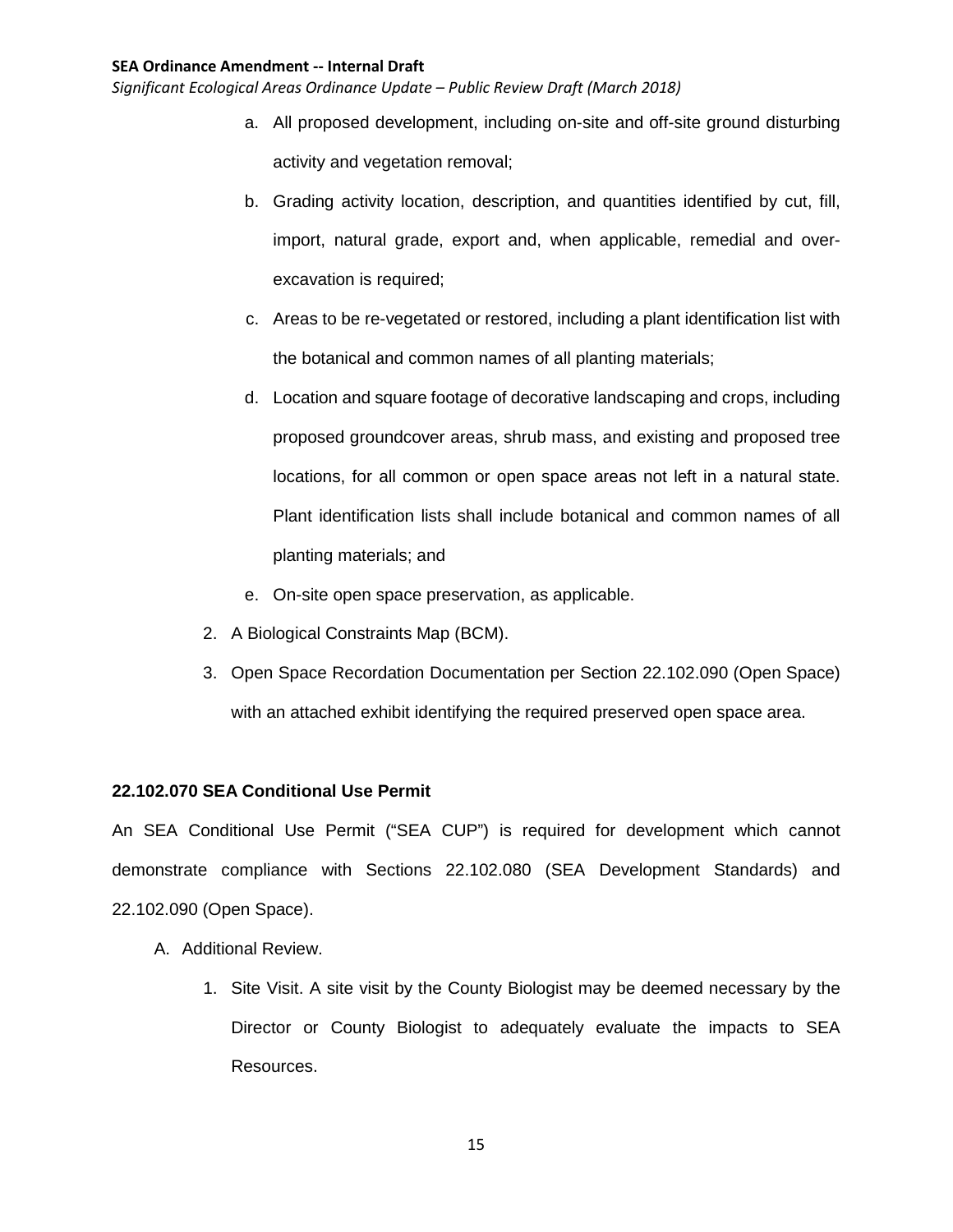- 2. SEATAC Review. Review by Significant Ecological Areas Technical Advisory Committee ("SEATAC") is required of all SEA CUPs prior to a public hearing, unless waived by the Director. The scope of the SEATAC Review shall be consistent with Section 22.102.140 (SEATAC).
- 3. Director's Report. The Director shall provide the following analyses and recommendations as part of the public hearing staff report:
	- a. Evaluation of the proposed development and impacts to SEA Resources;
	- b. Evaluation of the SEA Resources contained within and adjacent to the project site;
	- c. Evaluation of the cumulative losses to the SEA Resources resulting from proposed and prior project development activity;
	- d. Appraisal of measures proposed to avoid, mitigate, or protect the identified impacts to resources contained within the SEA;
	- e. Evaluation of whether the project, as proposed, is in compliance with Section 22.102.100 (Findings);
	- f. Recommended changes, if any, to the proposed development necessary or desirable to achieve compliance with Sections 22.102.080 (SEA Development Standards) and 22.102.100 (Findings), and relevant objectives and policies of the General Plan;
	- g. Recommended conditions, if any, to be imposed to ensure that the proposed development will be in accordance with Section 22.102.100 (Findings) and the relevant objectives and policies of the General Plan;
	- h. SEATAC's determination of project compatibility and applicable recommendations; and
	- i. Any relevant information as deemed necessary by the Director or County Biologist.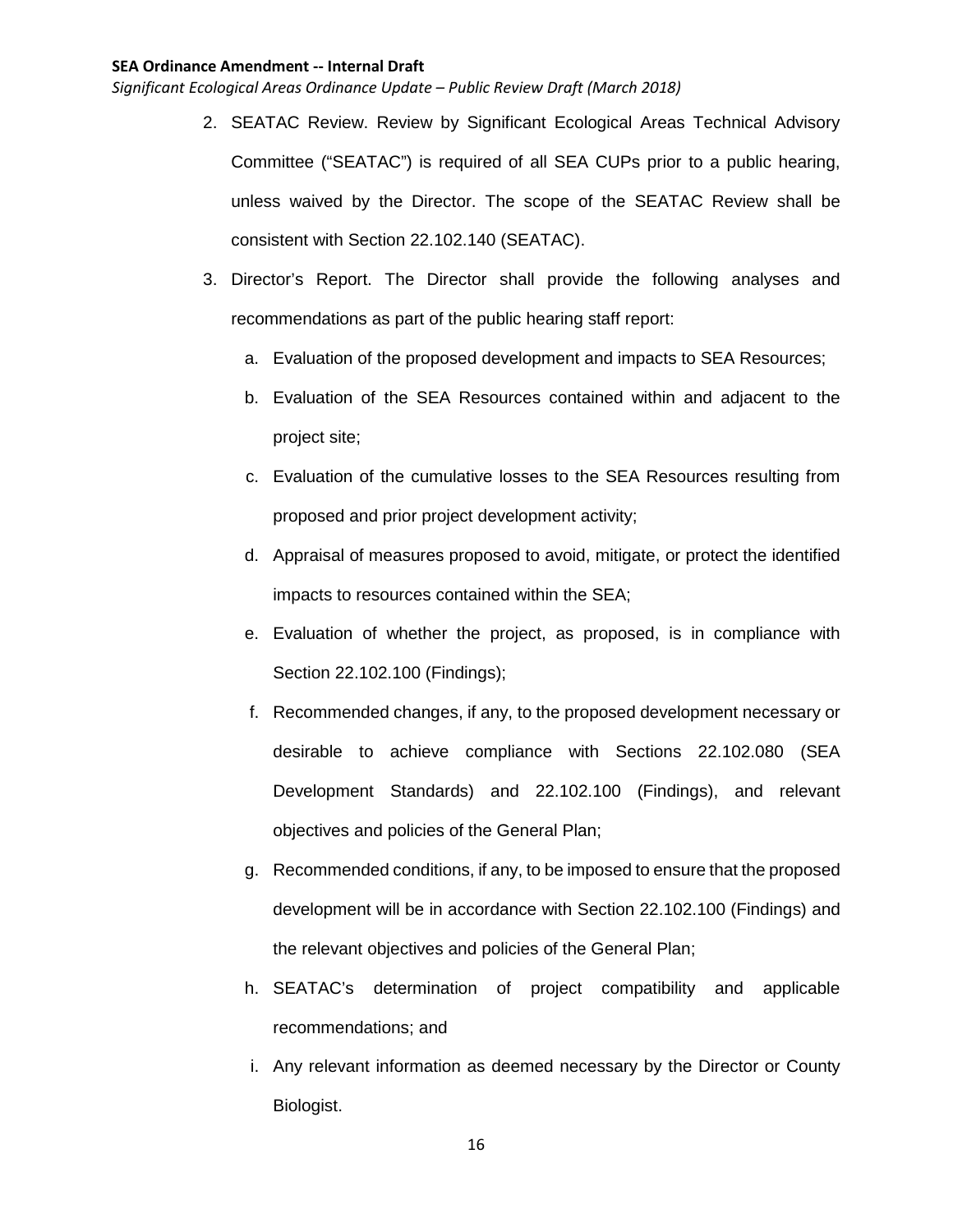*Significant Ecological Areas Ordinance Update – Public Review Draft (March 2018)*

- B. Application Materials and Review Procedures.
	- 1. In addition to the application materials listed in Subsection 22.102.060.D (Application Materials), the applicant shall submit the following to the satisfaction of the Director in consultation with the County Biologist:
		- a. Biological Constraints Analysis (BCA);
		- b. Biota Report; and
		- c. Additional materials and information that may be deemed necessary by the Director, County Biologist, or SEATAC to adequately evaluate the application.
		- d. The Director may waive one or more of the items in this Section when deemed unnecessary to process the application.
	- 2. An application for an SEA CUP shall be filed and processed in compliance with Section 22.230 (Type III Review – Discretionary).

# **22.102.080 SEA Development Standards**

Development in SEAs shall avoid or minimize impacts to SEA resources, habitat linkages, and wildlife corridors in accordance with this Section:

- A. SEA Resource Categories. Development is permitted to disturb up to the threshold amounts listed herein. Preserved open space shall be provided on-site, in accordance to Section 22.102.090 (Open Space) within this Chapter.
	- 1. SEA Resource Category 1
		- a. No amount may be disturbed.
	- 2. SEA Resource Category 2
		- a. Disturbances shall not exceed 500 square feet and shall preserve a minimum of two times the disturbed area of the same type of SEA Resource.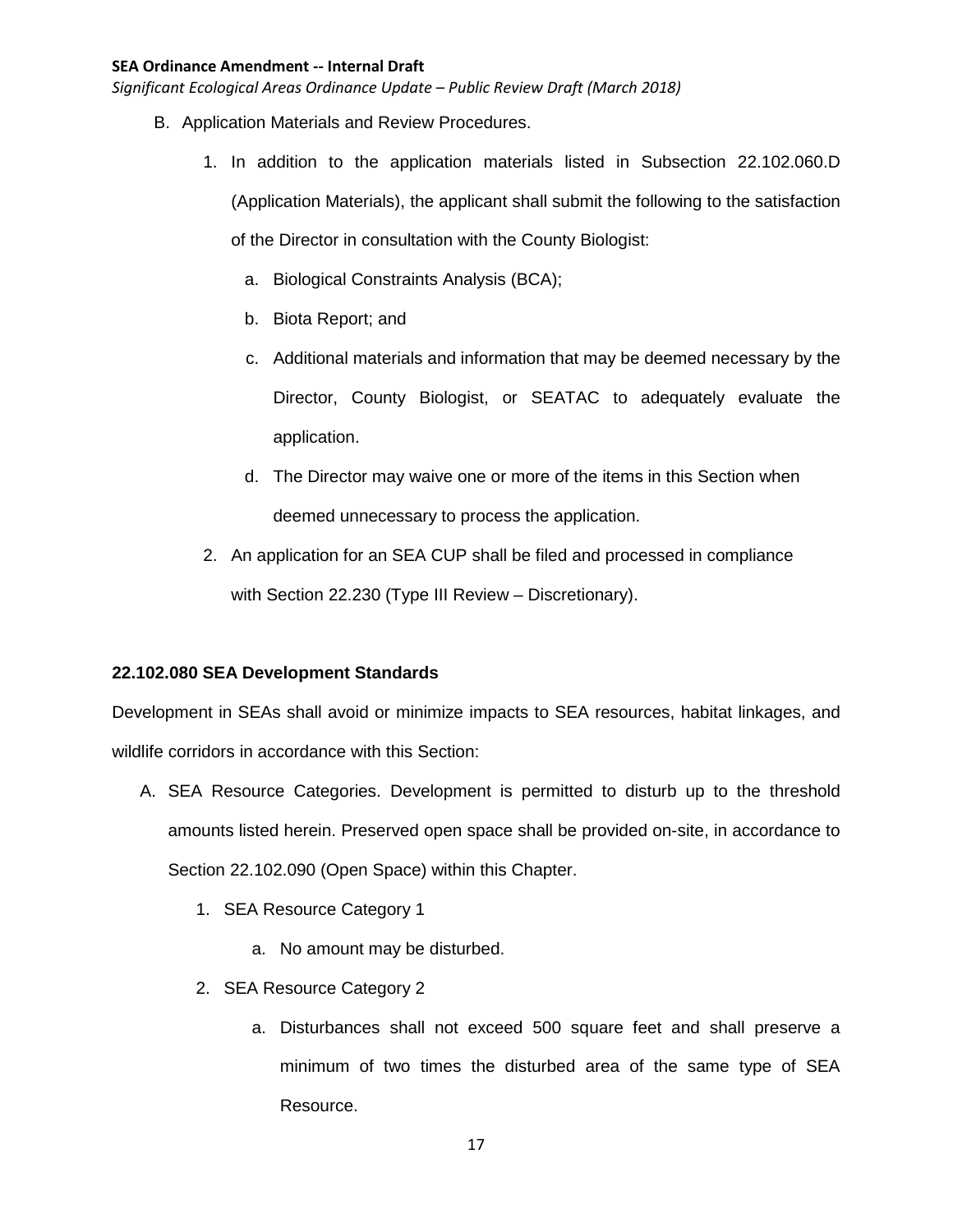- b. No den, burrow, roost, nest, or other such special habitat feature utilized by animals included in SEA Resource Category 2 may be disturbed.
- c. A minimum 15-foot setback from the dripline of an SEA native tree is required.
- 3. SEA Resource Category 3
	- a. Disturbances not exceeding 500 square feet shall preserve an amount equal to the disturbed area of the same type of SEA Resource.
	- b. Disturbances that exceed 500 square feet shall preserve a minimum of two times the disturbed area of the same type of SEA Resource.
- 4. SEA Resource Category 4
	- a. Disturbances that exceed 500 square feet shall preserve an amount equal to the disturbed area of the same type of SEA Resource.
	- b. Disturbance of more than 10 individual rare plants in this category shall preserve an equal number of the same species of rare plants of the same type of SEA Resource.
- 5. In addition to above, the total building site area shall be no more than 20,000 square feet.
- B. Water Resources. All development, inclusive of fuel modification/brush clearance is subject to the following setbacks from a water resource:

| Water<br><b>Resource</b>        | <b>Water Resource Size</b>                                                      | <b>Setback</b>                                                 |
|---------------------------------|---------------------------------------------------------------------------------|----------------------------------------------------------------|
| Lakes,<br>reservoirs &<br>ponds | Any Size                                                                        | 150 feet or the<br>watershed boundary,<br>whichever is greater |
| Rivers &<br>streams             | Less than 50 feet wide during or immediately<br>following a 10-year storm event | $100$ feet                                                     |
|                                 | 50 to 100 feet wide during or immediately<br>following a 10-year storm event    | $150$ feet                                                     |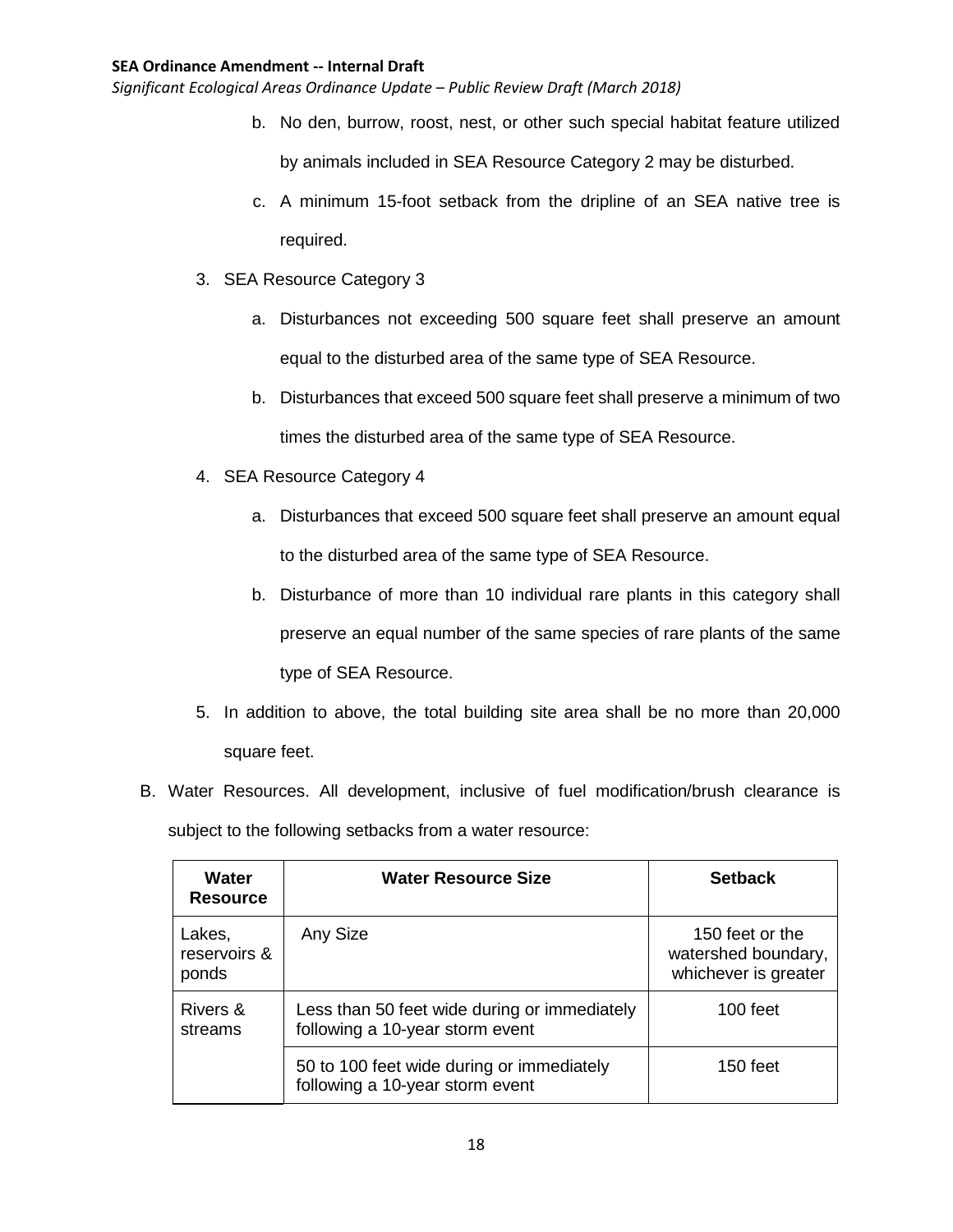|                                  | Greater than 100 feet wide during or<br>immediately following a 10-year storm event | 300 feet                                                       |
|----------------------------------|-------------------------------------------------------------------------------------|----------------------------------------------------------------|
| Marshes,<br>seeps and<br>springs | Less than one-half acre                                                             | 100 feet                                                       |
|                                  | One-half acre up to one acre                                                        | 150 feet                                                       |
|                                  | Greater than one acre                                                               | 300 feet                                                       |
| Vernal pools<br>and playas       | Any size                                                                            | 150 feet or the<br>watershed boundary,<br>whichever is greater |

- C. Area-wide Development Standards
	- 1. Impermeable Fencing, Wall or Enclosure. Wildlife-impermeable fencing, walls, and enclosures shall be permitted within the development footprint.
	- 2. Permeable Fencing. When needed to delineate lot boundaries or to section off development features, such as streets, trails, driveways, active recreation areas, or animals keeping structures, wildlife-permeable fencing shall be used outside of the development footprint. Permeable fencing shall be designed as follows:
		- a. Fences shall be of an open design and made of materials visible to wildlife, such as wood rail, steel pipe, vinyl rail, PVC pipe, recycled plastic rail, or coated wire;
		- b. The bottom edge of the lowest horizontal element shall be no closer than 18 inches from the ground; and
		- c. Except where a different height is stated, the top edge of the topmost horizontal element shall be no higher than 42 inches from the ground;
	- 3. Fencing Materials. Fencing shall be designed with materials not harmful to wildlife. Prohibited materials include, but are not limited to, spikes, glass, razor wire, and nets. All hollow fence and sign posts, or posts with top holes, such as metal pipes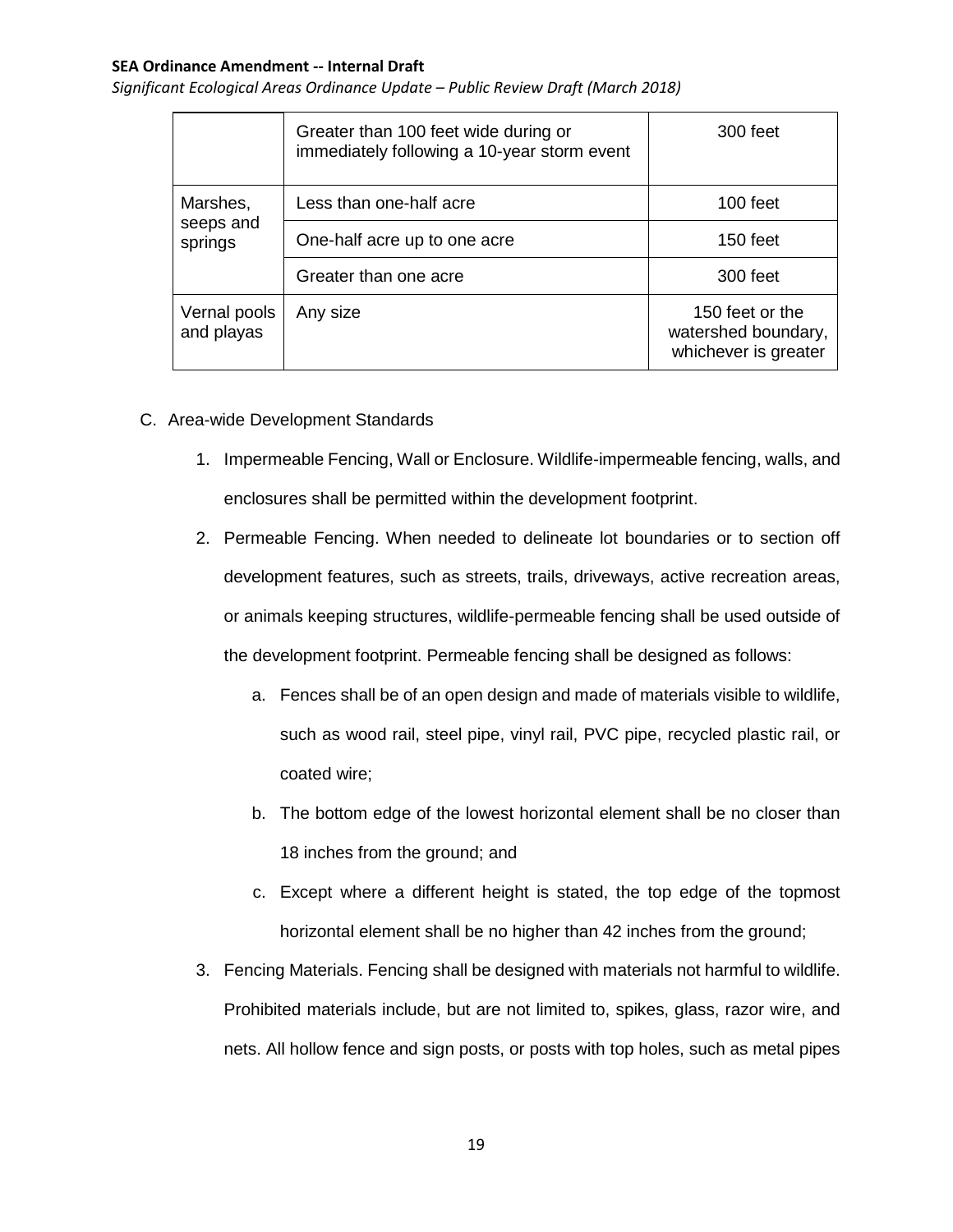*Significant Ecological Areas Ordinance Update – Public Review Draft (March 2018)*

or sign posts with open bolt holes, shall be capped and the bolt holes filled to prevent the entrapment of bird species.

- 4. Window Reflectivity. All windows shall be comprised of non-glare/non-reflective glass.
- 5. Outdoor Lighting. Outdoor lighting shall be provided in accordance with applicable provisions of Chapter 22.80 (Rural Outdoor Lighting District) and shall be directed to avoid light trespass upwards into the night sky and onto natural habitat areas.
- 6. Open Space Buffer. Habitable structures shall be set back at least 200 feet from existing and proposed preserved open space located within the project site lot(s) or preserved open space recorded on adjacent lots, unless the Fire Department approves a modified distance specified in an approved fuel modification plan.
- 7. Landscaping. Plants listed on the Invasive Species list maintained by the Department shall be prohibited in all proposed landscaped and restoration areas.
- 8. Open Space. Driveways, streets, roads, or highways shall not be placed within required preserved open space areas.
- D. Land Use Specific Development Standards
	- 1. Crops. Crops shall consist of non-invasive species and shall be located entirely within a required irrigated fuel modification zone.
	- 2. Exploratory Testing.
		- a. Permitted use. Exploratory testing as a primary or accessory use shall be permitted in areas where this Chapter is applicable and shall comply with the following:
			- i. Access for exploratory testing shall use existing roads, previously graded or disturbed areas, or track-mounted drill rigs.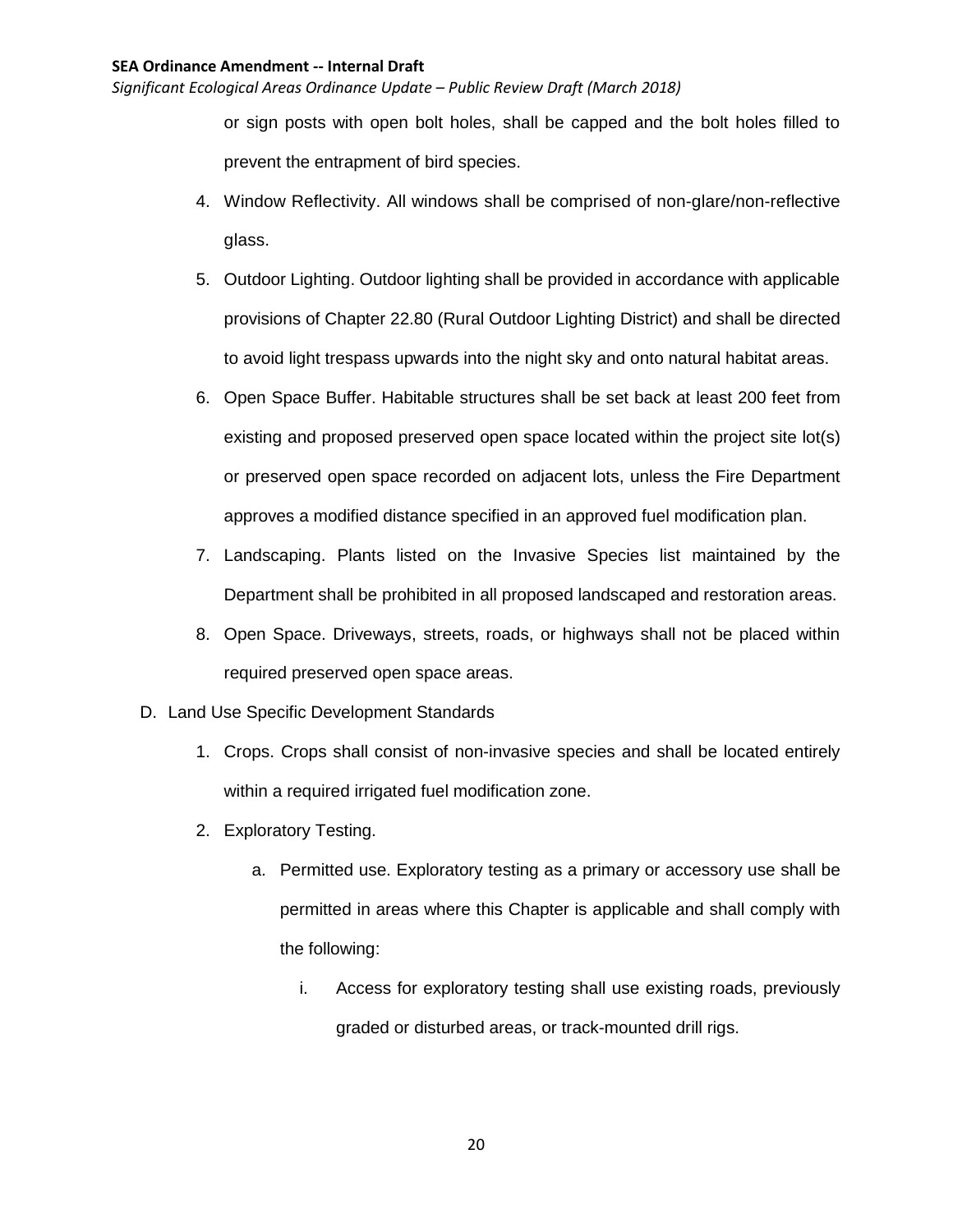- ii. Vegetation removal activities shall be conducted in a manner that protect existing vegetative root stock to the maximum extent feasible.
- iii. Any development exempt from this Chapter per Section 22.102.040 (Exemptions) is herein exempt from this development standard, for exploratory testing accessory to the primary use.
- b. Exploratory Testing Stabilization. Within 90 days from completion of exploratory testing, areas of disturbance resulting from exploratory testing shall be stabilized with temporary erosion control measures and seeded with locally indigenous species to prevent erosion and instability.
- c. Exploratory Testing Restoration. Full restoration of areas of disturbances resulting from exploratory testing shall be conducted as follows:
	- i. Where a project is withdrawn, denied or determined to be infeasible, or exploratory testing areas are found to be unusable, restoration of the disturbed area shall commence within one year of withdrawal, denial or determination of infeasibility.
	- ii. Where a project is approved, the exploratory testing areas that will be utilized for the approved development shall be stabilized per Subsection D.2.b (Exploratory Testing), above. Exploratory testing locations outside of the approved development footprint shall be restored, with restoration commencing within one year of disturbance.
	- iii. All required restoration shall be completed to the satisfaction of the Director.
- 3. Land Divisions. Land divisions shall not exceed a maximum disturbed developed area of 25 percent of the project site. Development areas shall be designed in one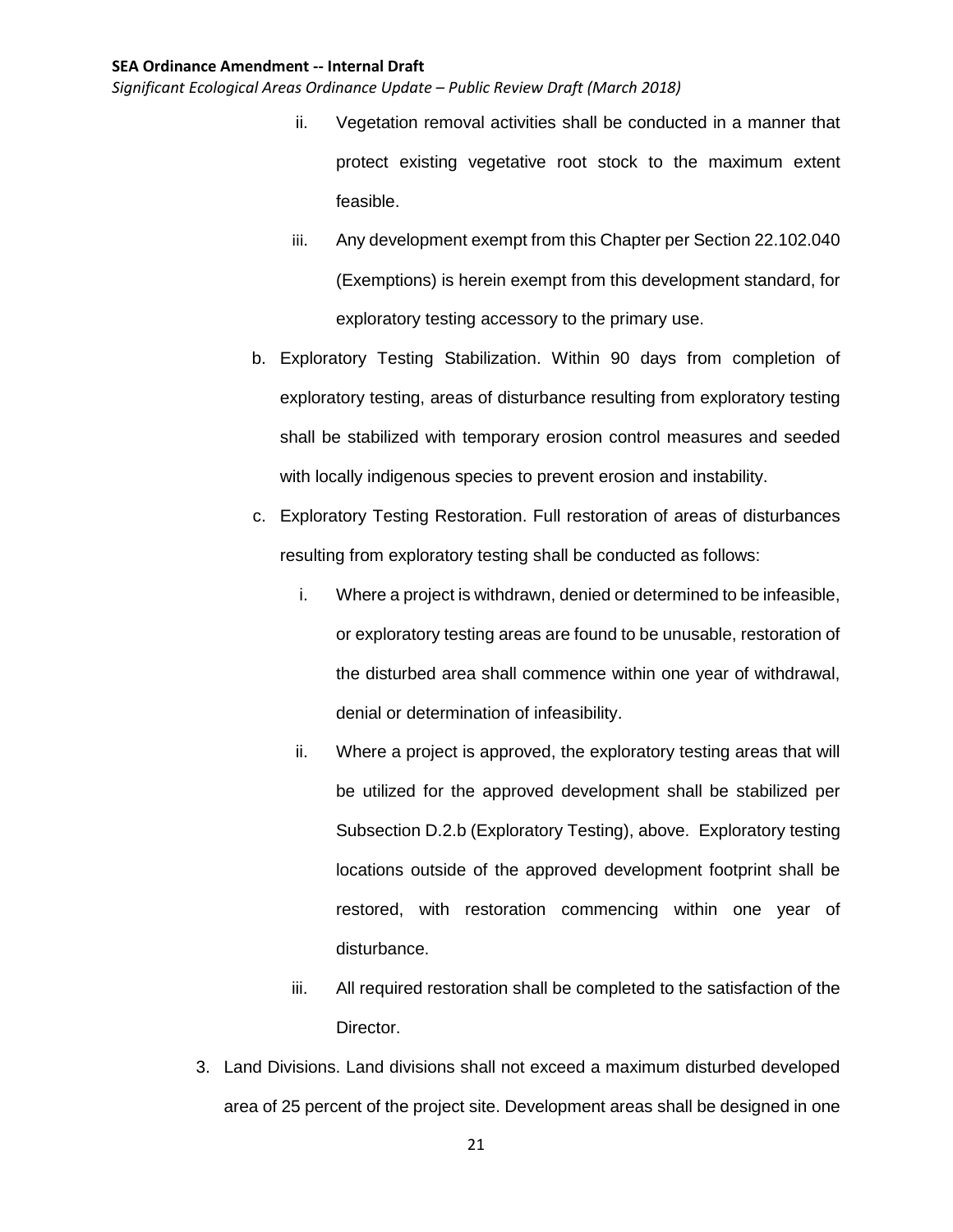*Significant Ecological Areas Ordinance Update – Public Review Draft (March 2018)*

contiguous location and result in the largest, intact blocks of habitat with the lowest perimeter to area ratio, to the maximum extent feasible.

4. Large Lot Parcel Map. Large lot parcel maps for sale, lease, finance, or transfer purposes, shall demonstrate that all resulting parcels have reasonable potential for future development that meets the standards for SEA Review per 22.102.080 (SEA Development Standards), (e.g. adequate areas of SEA Resource Categories 4 and/or 5, setback from water resources).

## **22.102.090 Open Space**

This Section sets forth the preservation and recordation requirements for open space when required by this Chapter, either in compliance with Section 22.102.080 (SEA Development Standards) or to offset impacts to SEA Resources through a SEA CUP.

- A. Open Space Requirements. Development within a mapped SEA shall preserve natural open space as follows:
	- 1. Provided on-site as required per Section 22.102.080 (SEA Development Standards); or
	- 2. For projects unable to meet requirements per Section 22.102.080 (SEA Development Standards, as approved by the Regional Planning Commission or Hearing Officer.
	- 3. For land division projects, at least 75 percent of the net area of the development site shall be provided as required preserved open space.
	- 4. Prior to grading, removal of vegetation, or occupancy occurs.
- B. Open Space Configuration.
	- 1. Preserved open space shall be configured into one contiguous area, to the maximum extent feasible, unless the County Biologist determines that multiple, noncontiguous areas is the environmentally superior configuration.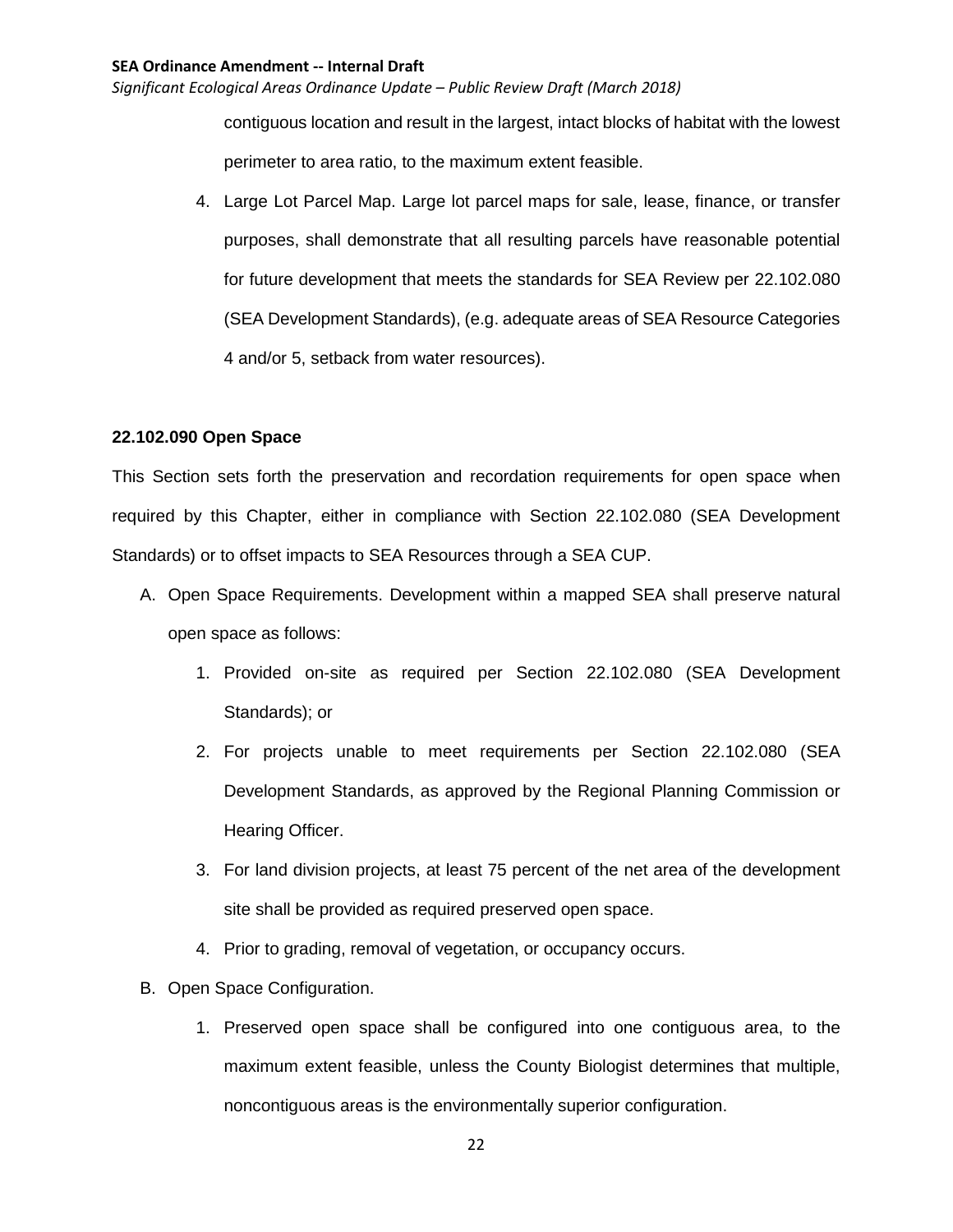- 2. Preserved open space areas shall be contiguous with natural open space areas on adjoining lots or parcels, to the maximum extent feasible.
- 3. Driveways, streets, roads, or highways may be placed within the preserved open space area if the Hearing Officer or Regional Planning Commission finds it necessary to ensure adequate circulation or access. Such driveways, streets, roads, or highways shall not be counted as a portion of the total required preserved open space provided. Such driveways, streets, roads, or highways shall include any necessary wildlife crossings and/or other features necessary to avoid biological impacts.
- C. Open Space Use. Preserved open space required by this Chapter shall be maintained in its natural undeveloped condition. There shall be no removal of trees or vegetation or other disturbance of natural features, with the following exceptions as deemed appropriate by the Director prior to the disturbance:
	- 1. Disease control and/or control of non-native plants;
	- 2. Habitat restoration;
	- 3. Paths constructed and maintained to minimize environmental impact to the area;
	- 4. Wildlife permeable fences constructed and maintained to minimize environmental impact to the area;
	- 5. Fire protection, when determined by the County Biologist to be compatible with the SEA Resources being preserved; or
	- 6. Activities, including animal grazing, when recommended by the County Biologist to maintain a specific habitat condition.
- D. Open Space Preservation Mechanisms.
	- 1. Development that complies with Section 22.102.080 (SEA Development Standards) shall provide required open space preservation through a permanent on-site deed restriction or a covenant between the County and the property owner.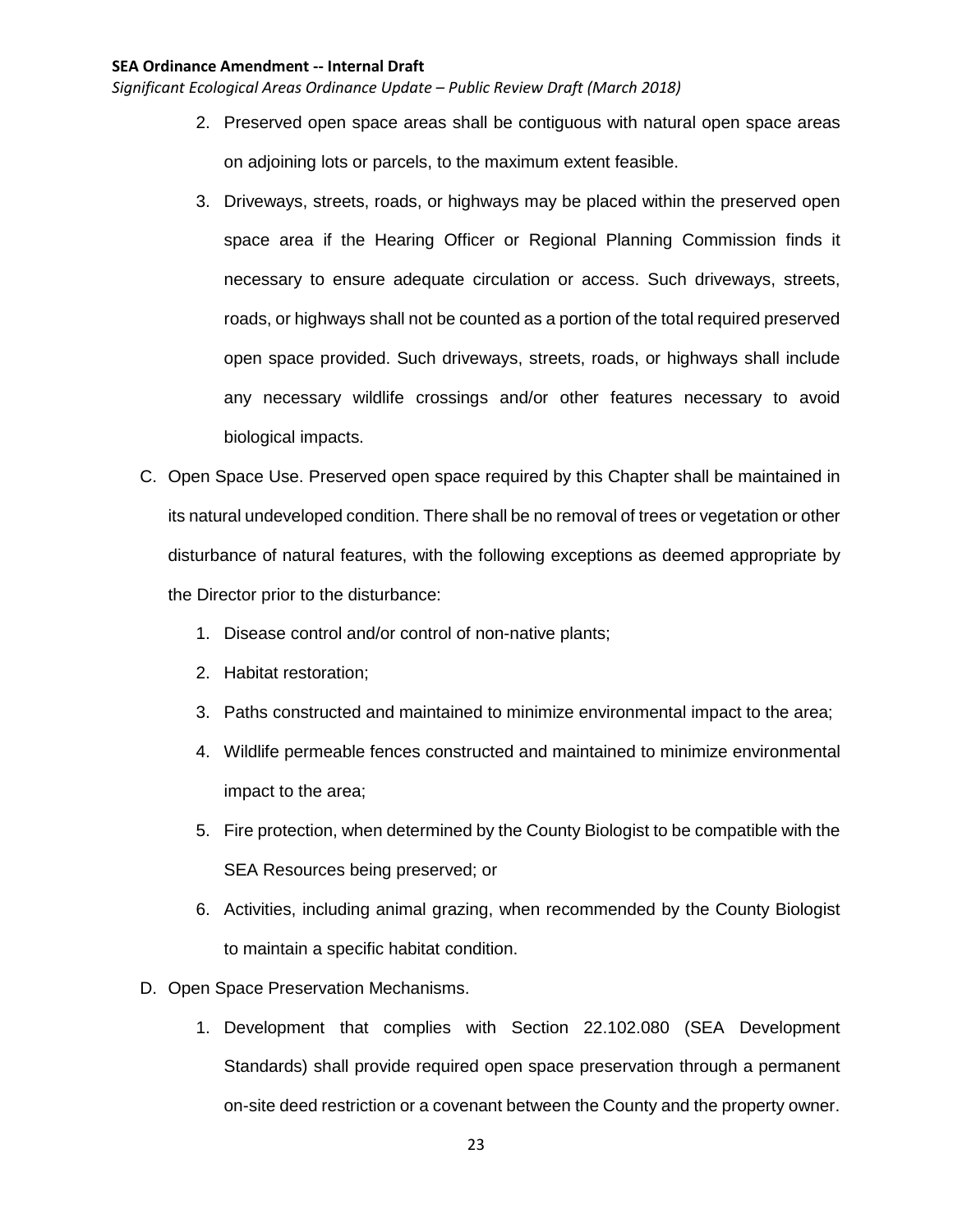*Significant Ecological Areas Ordinance Update – Public Review Draft (March 2018)*

- 2. Development unable to comply with Section 22.102.080 (SEA Development Standards) shall provide required open space preservation through one or more of the following, listed in the order of County preference:
	- a. Dedication to a non-profit land conservation organization that meets the qualifications of non-profits requesting to hold mitigation land pursuant to Government Code section 65965, et seq.;
	- b. Dedication to a government entity, such as a county, city, state, federal, or joint powers authority;
	- c. Permanent on-site deed restriction;
	- d. Covenant between County and property owner;
	- e. A conservation easement recorded in the office of the County Registrar-Recorder/County Clerk as an irrevocable offer to dedicate or equivalent instrument that requires the open space to remain in perpetuity and extinguishes all future development rights;
	- f. Conservation or Mitigation Bank; or
	- g. In-lieu Fees.

# **22.102.100 Findings**

The Regional Planning Commission or Hearing Officer shall approve an application for a conditional use permit for development in SEAs if the Regional Planning Commission or Hearing Officer finds that the application substantiates, in addition to those required by Section 22.56.090 (Conditional Use Permit), the following findings:

A. The proposed development is highly compatible with the SEA Resources, including the preservation of natural open space areas and providing for the long-term maintenance of ecosystem functions;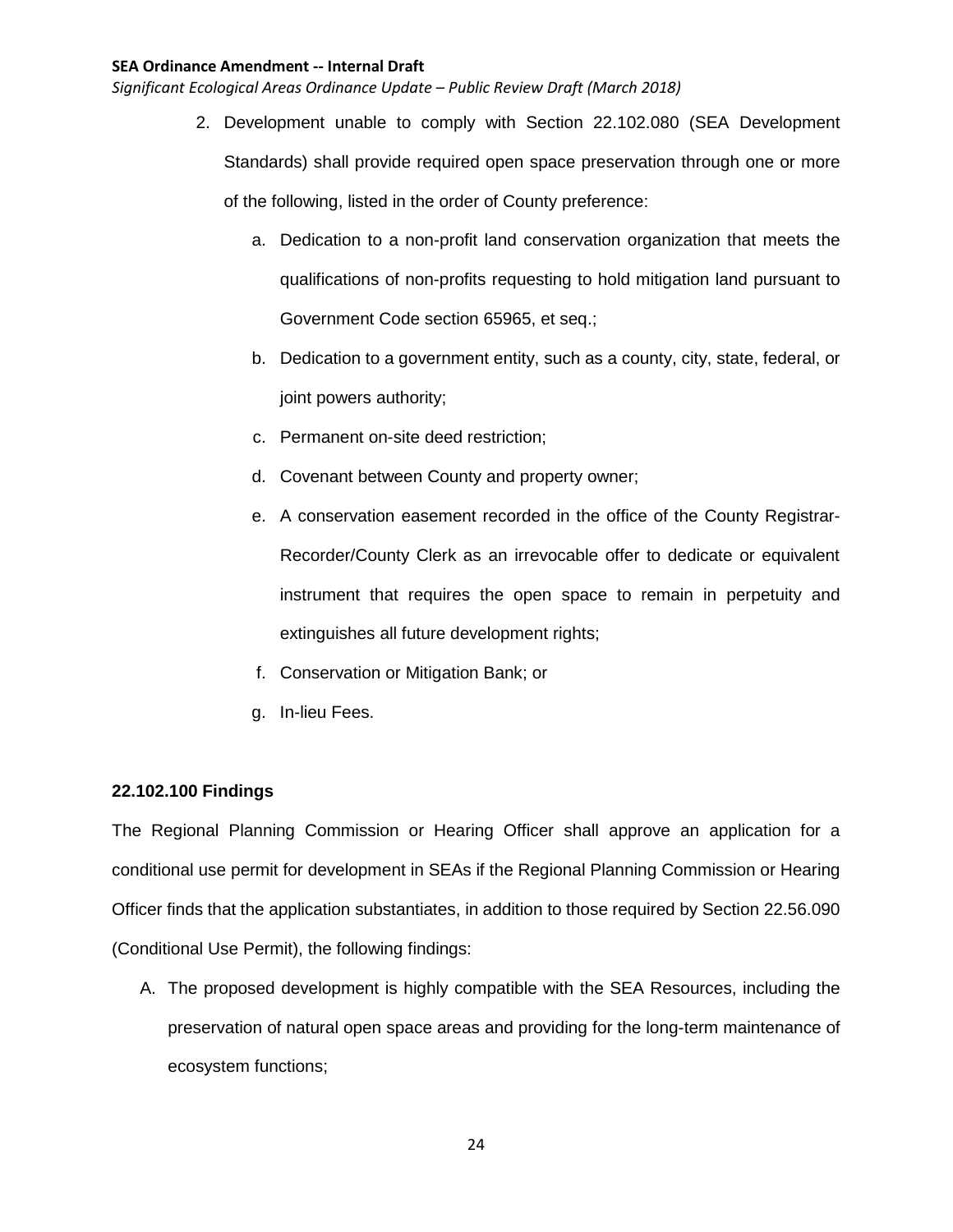*Significant Ecological Areas Ordinance Update – Public Review Draft (March 2018)*

- B. The proposed development avoids or minimizes impacts to the SEA Resources and wildlife movement;
- C. The proposed development buffers important habitat areas from development by retaining sufficient natural vegetation cover and/or natural open spaces and integrating sensitive design features;
- D. The proposed development maintains ecological and hydrological functions of water bodies, watercourses, and their tributaries;
- E. The proposed development ensures that roads, access roads, driveways, and utilities do not conflict with Priority Biological Resources, habitat areas or migratory paths; and
- F. The proposed development promotes the resiliency of the SEA to the greatest extent possible. For purposes of this finding, SEA resiliency cannot be preserved when the proposed development may cause any of the following:
	- 1. Bisection of the SEA;
	- 2. Removal of the only known location of a Priority Biological Resource;
	- 3. Removal of habitat that is the only known location of a new or rediscovered species; or
	- 4. Other factors as identified by SEATAC.

# **22.102.110 Fees**

- A. Filing Fees
	- 1. Filing fees for SEA Counseling found within Section 22.60.100.
	- 2. Filing fees for SEA Review found within Section 22.60.100.
	- 3. Filing fees for SEA CUP found within Section 22.60.100.
	- 4. Filing fees for Biologist Site Visit found within Section 22.60.100.
	- 5. SEATAC Review Fee.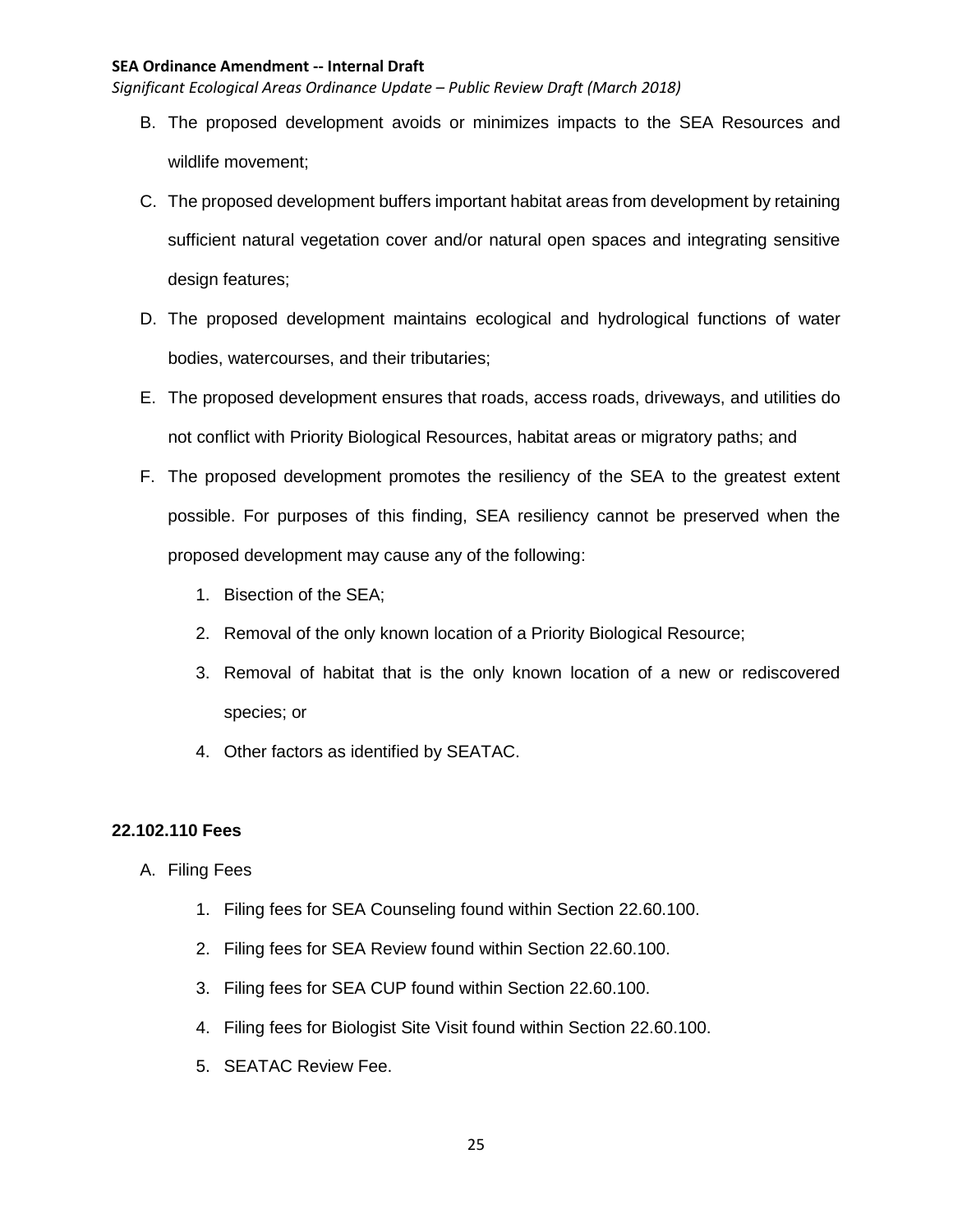*Significant Ecological Areas Ordinance Update – Public Review Draft (March 2018)*

- a. Development subject to SEATAC Review shall require a filing fee per Section 22.60.100.
- b. The SEATAC Review Fee shall cover a maximum of three SEATAC meetings. Additional review meetings by SEATAC will require a new fee.
- c. This fee may be refunded if a written request is received from the applicant prior to the scheduling of the first SEATAC meeting and if the development project is re-designed to meet standards outlined in Section 22.102.080 (SEA Development Standards).

## **22.102.120 Review Procedures for County Projects**

County projects considered development in an SEA shall submit for a review by the Department. County projects and maintenance activities performed as a result of emergency or hazard management shall be documented. The documentation shall be provided to the Department for a determination of the applicability of this Chapter. Emergency or hazard management activities include, any activity required, requested, authorized, or permitted by a local, state, or Federal agency, in response to an emergency.

- A. Information Required. Prior to the start of the project, the lead County Department shall provide the following:
	- 1. Project scope of work;
	- 2. Location map;
	- 3. Environmental documents, if applicable; and
	- 4. Regulatory permit requirements, if applicable.
- B. Review.
	- 1. Initial Review. The County Biologist shall review the project; and
	- 2. SEATAC Review. The County Biologist may determine that SEATAC Review is necessary based on the project proposal.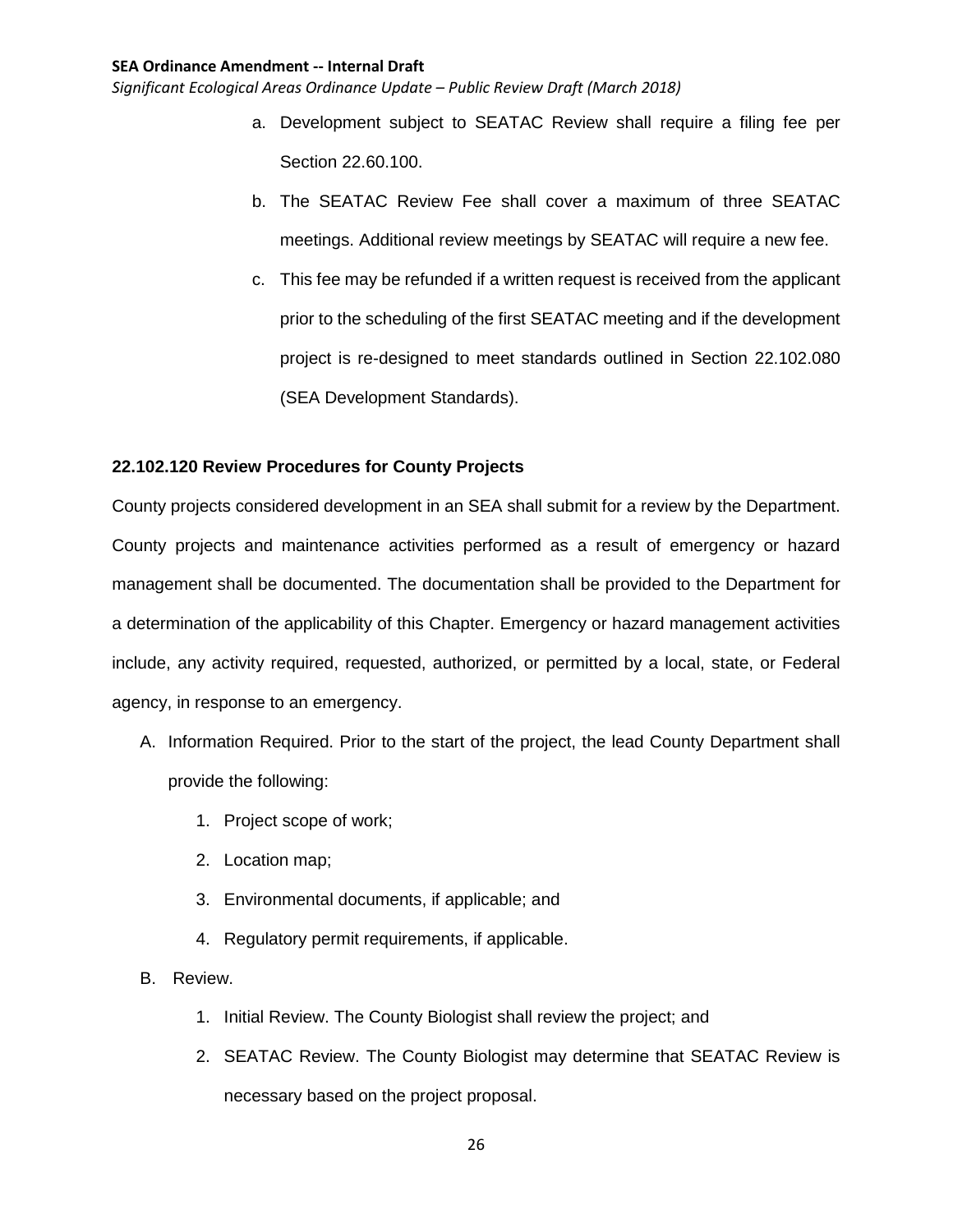*Significant Ecological Areas Ordinance Update – Public Review Draft (March 2018)*

C. Recommendation. The County Biologist and SEATAC as necessary, may submit a report to the lead County Department that includes recommendations on the project design and compatibility with Section 22.102.100 (Findings).

# **22.102.130 Review Procedures for Habitat Restoration Projects**

Proposed habitat restoration, not required as a mitigation for an approved permit, shall submit for a review by the Department of a restoration or enhancement plan that illustrates how an area is proposed to restore habitat function consistent with this Chapter.

- A. Information Required. A restoration or enhancement plan shall be submitted that includes the following:
	- 1. Description and map of the area proposed to be restored or enhanced;
	- 2. Description of restoration or enhancement activities, including incidental activities, and their timeline;
	- 3. An inventory of SEA Resources onsite, including an evaluation of existing habitat quality;
	- 4. Statement of goals and performance standards;
	- 5. Revegetation and restoration methodologies to be implemented; and
	- 6. Maintenance and monitoring provisions, including a monitoring period of no less than five (5) years for individual restoration projects.
	- 7. An existing plan or equivalent that fulfills the above requirements may be accepted.

# B. Review.

- 1. The Director, in consultation with the County Biologist, shall review the project proposal.
- 2. Site Visit. A site visit by the County Biologist may be deemed necessary by the Director or County Biologist to adequately evaluate the impacts to SEA Resources.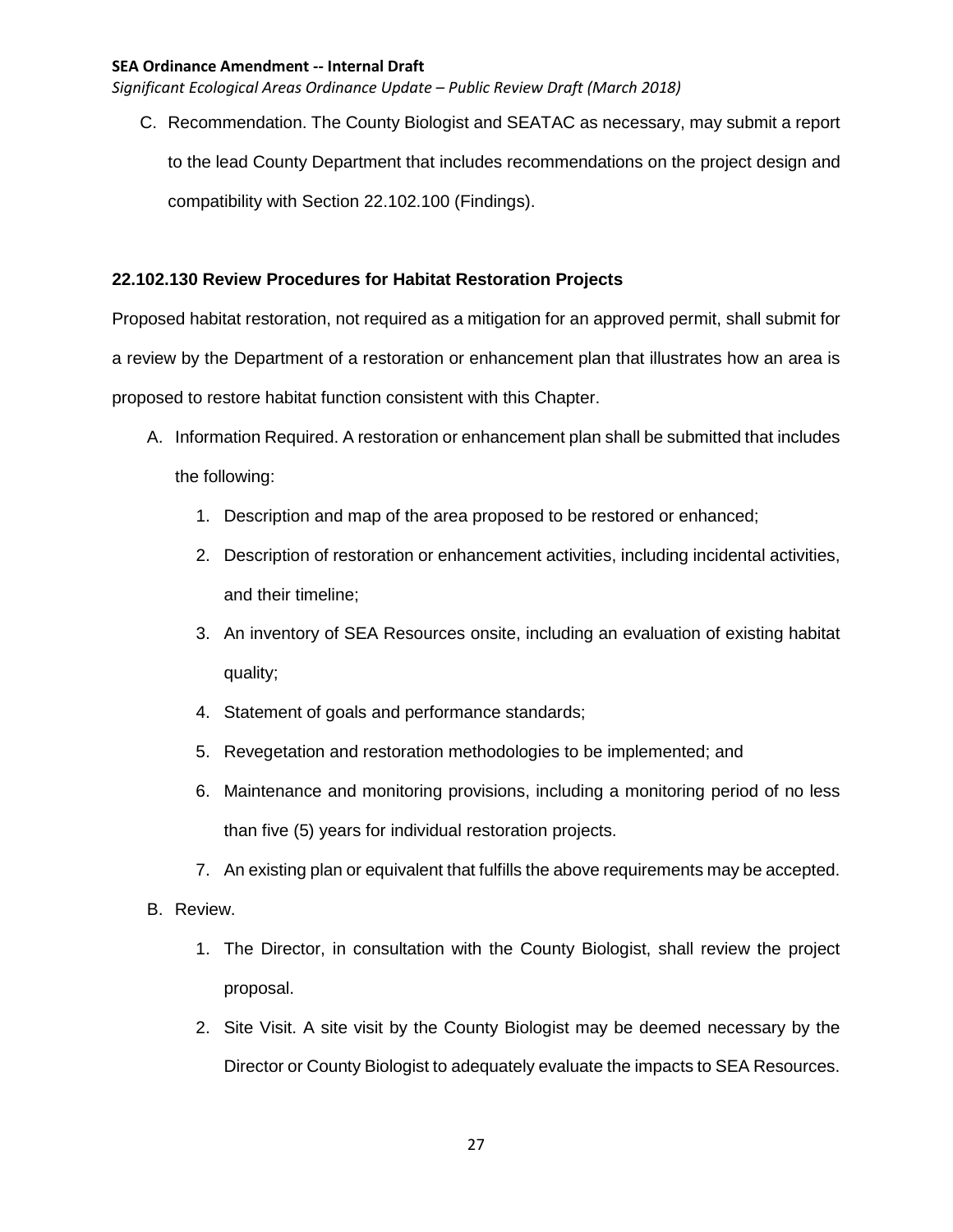*Significant Ecological Areas Ordinance Update – Public Review Draft (March 2018)*

- 3. Subsequent activities that fall within the scope of the approved restoration or enhancement plan will not require further review by the Department.
- 4. If the proposed habitat restoration is not found to be in compliance with Section 22.102.100 (Findings), then an SEA CUP will be required per Section 22.102.070 (SEA Conditional Use Permit).

# **22.102.140 Significant Ecological Areas Technical Advisory Committee (SEATAC)**

SEATAC serves as an expert advisory committee that assists the Department in assessing a project's impact on SEA Resources.

- A. Rules and Procedure. The Director shall adopt rules and procedures necessary or convenient for the conduct of SEATAC's business.
- B. SEATAC Review. SEATAC shall evaluate projects requiring SEATAC review per Section 22.102.070 (SEA Conditional Use Permit), as follows:
	- 1. Ruling on the adequacy of the BCA and Biota reports, if applicable;
	- 2. Recommending redesign and/or mitigation measures to minimize or mitigate impacts to SEA Resources; and
	- 3. Recommending a determination of the compatibility of the development project and this Chapter, including consideration of the following:
		- a. The projects ability to comply with Section 22.102.080 (SEA Development Standards);
		- b. The project's ability to mitigate impacts to SEA Resources through open space preservation;
		- c. The project's ability to meet the findings of Section 22.102.100 (Findings); and
		- d. The Project's avoidance of disturbance to Regional Habitat Linkages.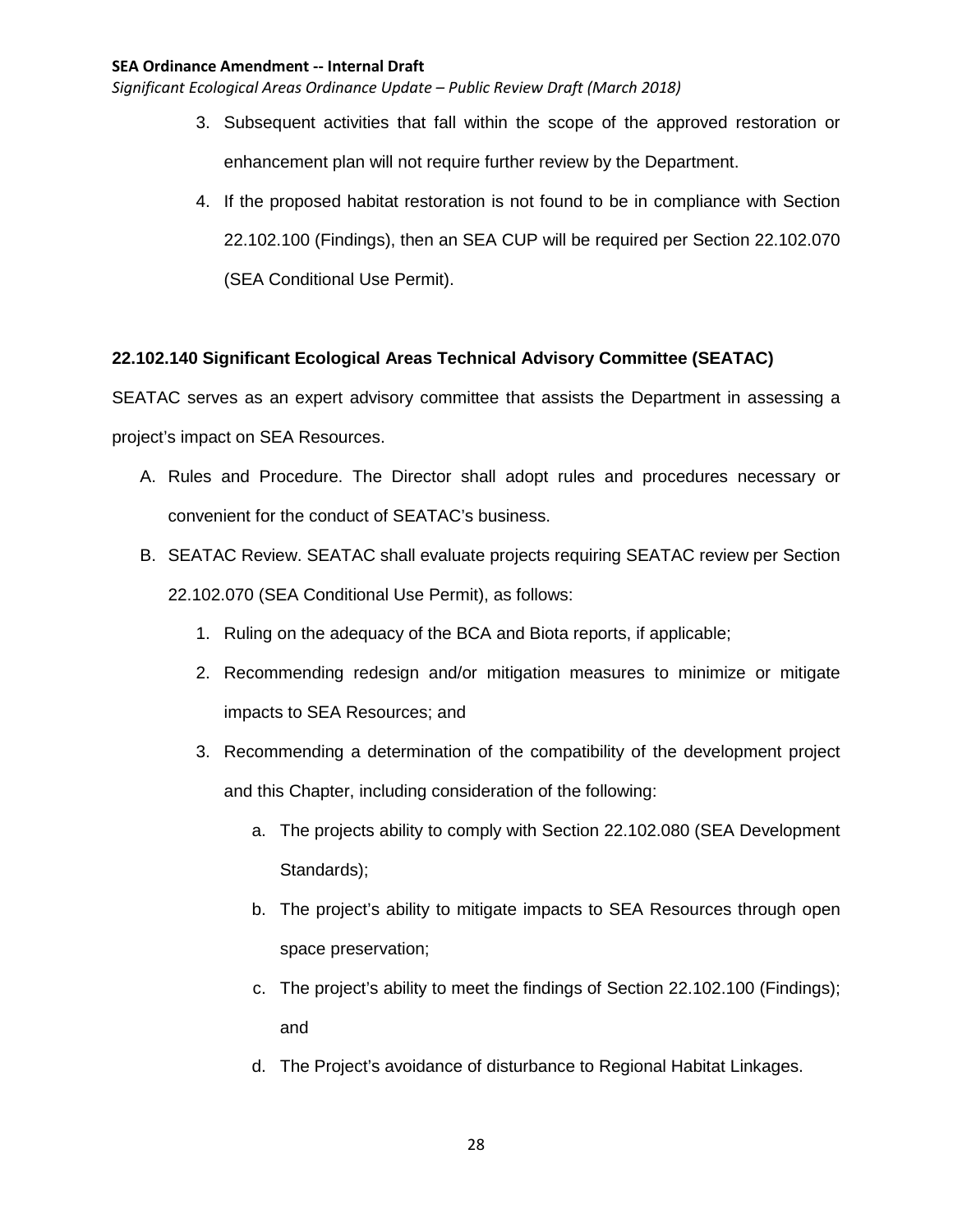*Significant Ecological Areas Ordinance Update – Public Review Draft (March 2018)*

**…**

**SECTION 4.** Section 22.56.1410 is hereby amended to read as follows:

**22.56.1410 Reclamation plan—Findings prerequisite to approval.**

…

A. In approving a reclamation plan, the hearing officer:

- …
- 1. Shall require as a condition of approval financial assurances in accordance with Section 27773.1 of the Public Resources Code;
- 2. Shall require that the mine operator file a covenant against the property with the Los Angeles County Registrar Recorder's office containing the following statement before commencing operation of a new surface mine or, in the case of an existing mine as described in subsection D of Section 22.56.1260, within 30 days following notice of approval:

This property is subject to Reclamation Plan (enter case number), requiring, together with other conditions, the completion of a reclamation program before use of the property for a purpose other than surface mining, except otherwise provided in said plan. Agents of the County of Los Angeles and the State of California may enter upon such land to enforce a reclamation plan and to effect reclamation, subject to compliance with applicable provisions of law.

The hearing officer may require modification of the reclamation plan or impose such conditions that the hearing officer deems necessary to ensure that the plan is in accord with the requirements of Section 22.56.1420; and

3. Shall verify that the reclamation plan for any surface mining operation located in a Significant Ecological Area, was reviewed by SEATAC in accordance with Section 22.102.140 (Significant Ecological Areas Technical Advisory Committee).